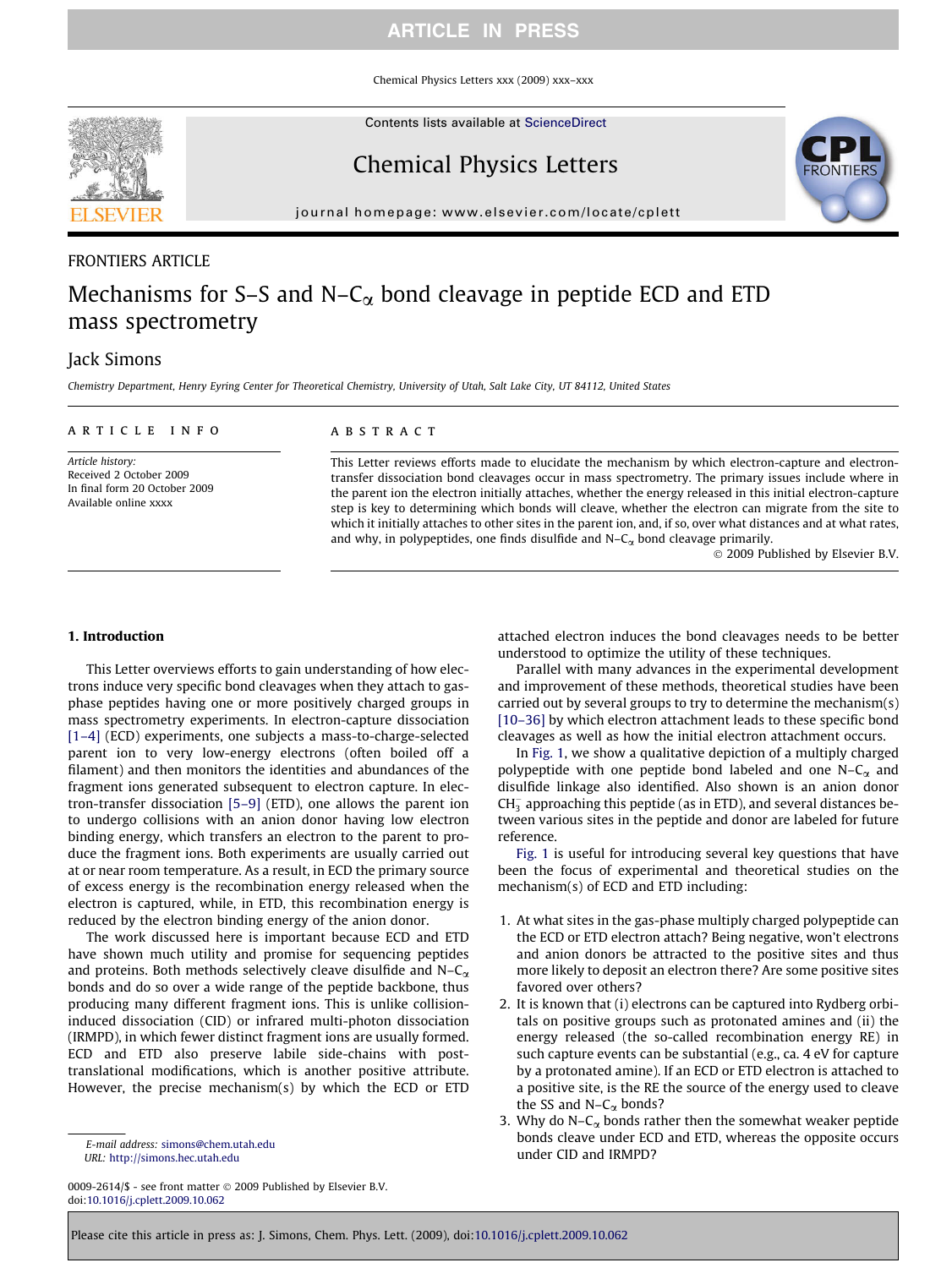<span id="page-1-0"></span>2 J. Simons / Chemical Physics Letters xxx (2009) xxx–xxx



Fig. 1. Sketch of a typical multiply positively charged polypeptide with several of its side chains (wavy lines) protonated. Also labeled are one SS bond, one peptide bond, and one N–C<sub> $\alpha$ </sub> bond as well as some distances from the SS bond to positive sites. Also shown is an anion donor (H<sub>3</sub>C<sup>-</sup>) a distance R from the polypeptide.

- 4. Can an electron be captured directly at the disulfide or  $N-C_{\alpha}$ bond site? If so, how and under what conditions?
- 5. After electron attachment to one site occurs, can the electron subsequently migrate to other site(s)? If so, over what distance is migration feasible and between what pairs of sites?
- 6. What is the molecular-level mechanism by which the attached electron induces the disulfide or  $N-C_{\alpha}$  bond cleavage observed in ECD/ETD experiments?

### 2. Historical overview

### 2.1. The Cornell mechanism

Let us now overview the history of experimental and theoretical findings that guided our work since we entered the field [\[19\]](#page-13-0) in 2003. In the earliest experimental work on ECD [\[1–4\]](#page-13-0), it was postulated by the McLafferty group that electrons were initially captured at a positively charged site to form a Rydberg (a.k.a. hypervalent) radical center (e.g., one of the -NH<sub>3</sub> centers in Fig. 1) with an accompanying substantial (ca. 4 eV for forming – NH<sub>3</sub> from  $-MH_3^+ + e^-$ ) release of energy. Although the initial electron capture could populate an excited Rydberg level, it was known that such excited states undergo a series of relaxations (radiative or radiationless) at rates of ca. 10 $^6$  s $^{-1}$  to populate lower Rydberg states, eventually reaching the ground state. Further, based on earlier work on such dissociative recombination (DR) processes, it was posited that, once the ground Rydberg level is reached, the nascent hypervalent species could eject or release an H atom which could then attack either (i) an S-S bond to cleave it (forming an -S· radical and a HS– molecule) or (ii) a backbone carbonyl oxygen atom to form a  $-($  COH)–NH–C<sub> $\alpha$ </sub>– radical center. In the latter case, the – ('COH)–NH–C<sub> $\alpha$ </sub>– radical would then have a much-reduced barrier to cleaving its N–C<sub> $\alpha$ </sub> bond because a C–N  $\pi$  bond could be formed as the N– $C_{\alpha}$  bond is broken. This earliest mechanistic proposal, commonly called the Cornell mechanism, is described in Scheme 1.

This well-founded conjecture was based on knowledge that

- (i) Positively charged closed-shell molecules could attach an electron to form a hypervalent species in which the attached electron occupies a Rydberg orbital on the charged site.
- (ii) The attached electron might enter the lowest Rydberg orbital or any of a myriad of excited Rydberg orbitals.
- (iii) An electron in an excited Rydberg orbital most likely undergoes a series of radiative or radiationless transitions (occurring over several microseconds) to lower Rydberg states.
- (iv) Once the electron reaches the lowest (or one of the lowest few) Rydberg states, dissociation occurs; for  $-NH_3$  species, either an H atom is promptly (in ca.  $10^{-9}$  s) ejected (to leave  $-NH<sub>2</sub>$ ) or an  $NH<sub>3</sub>$  molecule is released, thus terminating the dissociative recombination event.



Scheme 1. The original Cornell mechanism for H atom release from Rydberg sites to cleave disulfide or N–C<sub> $\alpha$ </sub> bonds. Note also the c and z notation used to label the fragments obtained when a  $N-C_{\alpha}$  bond cleaves.

In the Cornell mechanism, dissociative recombination (which, as noted earlier, can be exothermic by up to ca. 4 eV) can lead to free H atoms. These atoms, in turn, were proposed to either add to S–S bonds or amide carbonyl bonds, to thus induce the observed ECD bond cleavages. Note that this mechanism indeed rationalizes why (stronger) N–C<sub> $\alpha$ </sub> bonds rather than (weaker) peptide bonds are cleaved, and it is based on solid knowledge from the spectroscopy community about the behavior of molecular Rydberg states. Also note that, most samples used in ECD and ETD under analytical conditions have a large number of positive charges, many of which are expected to involve protonated basic side chains. Such protonated sites, in turn, are expected to be involved in hydrogen bonds to nearby carbonyl oxygen or disulfide sulfur atoms. Thus, is makes sense that hydrogen atoms liberated via dissociative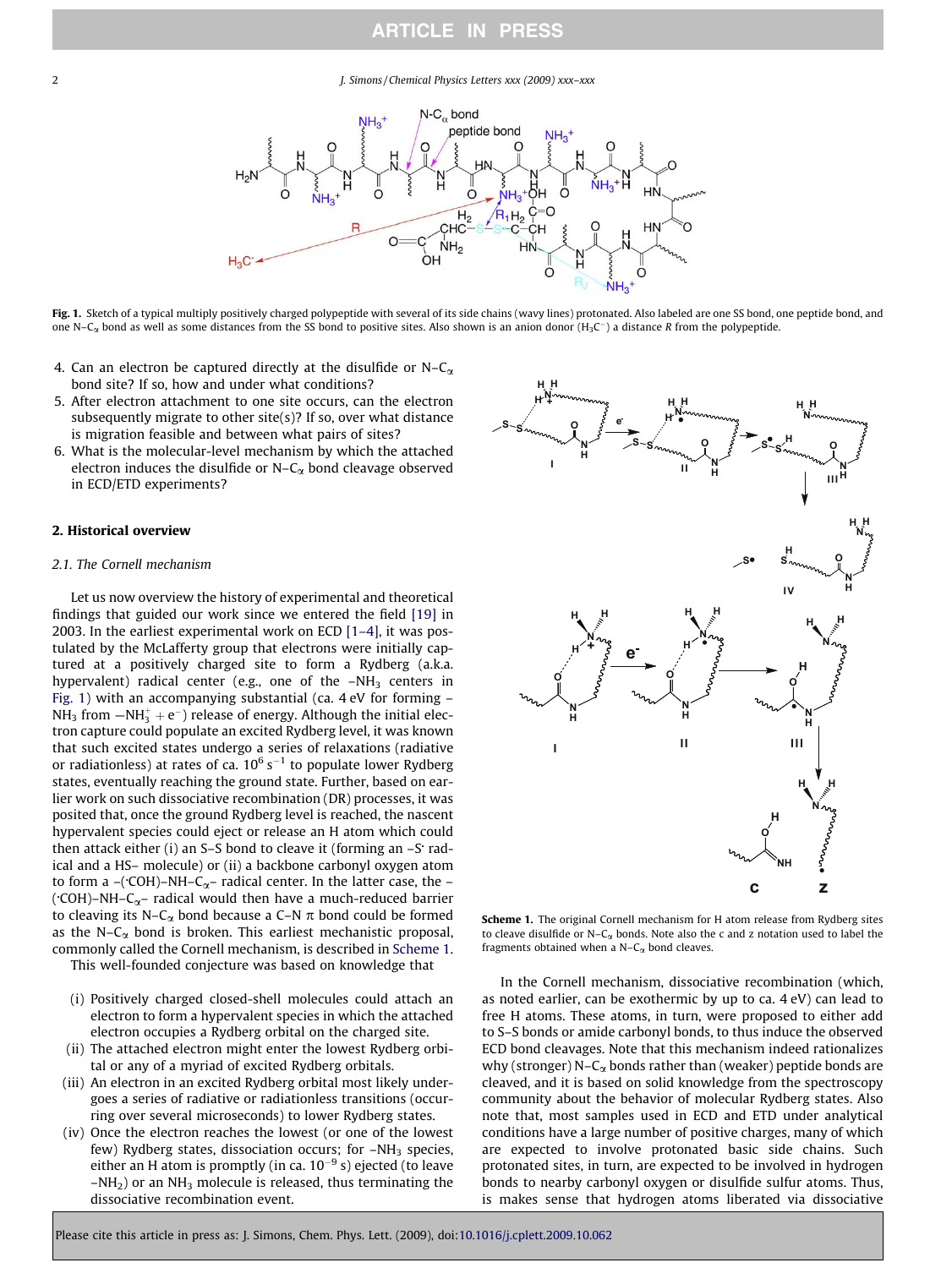J. Simons / Chemical Physics Letters xxx (2009) xxx–xxx 3

<span id="page-2-0"></span>

**Fig. 2.** Assumed structure of doubly charged  $(AcCA_15K + H)_2^{2+}$  cations in gas phase (redrawn from Ref. [\[19\]](#page-13-0)).

recombination at such sites could access and attach to S–S or amide  $C=0$  bonds as proposed.

## 2.2. Evidence that H atoms may not be necessary

In 2002, experimental results from the Marshall lab [\[37\]](#page-14-0) provided data suggesting that the H atom mechanism just discussed may not be correct, or at least, may not be the only mechanism for cleaving SS and N–C $_{\alpha}$  bonds under ECD conditions. In Fig. 2, we show a doubly positively charged polypeptide containing a disulfide linkage at its center, two alanine helices on its right and left, and two terminal protonated lysines at the C-termini. This is the parent ion that the Marshall group subjected to ECD and found

- (i) strong abundance (60–75% of the backbone cleavage) of fragment ions resulting from cleavage of the S–S bond and having mass consistent with formation of the -S· radical plus a charge-reduced neutral fragment,
- (ii) fragment ions consistent with significant cleavage of N–C $_{\alpha}$ bonds within the four Ala units closest to the Lys termini but no  $N-C_{\alpha}$  cleavage further from the Lys termini,
- (iii) very similar fragment ion yields, regardless of whether 15 (as in Fig. 2), 10, or 20 Ala units were in the two helical units, and
- (iv) similar fragment ion yields even when the protonated Lys termini were replaced by positively charged Lys termini with Na<sup>+</sup> cations providing the charge (i.e., -LysNa<sup>+</sup>).

The Marshall group's data conflicts with the Cornell mechanism because:

- (i) Although H atoms released via DR from the Lys sites could be close enough to the four Ala units nearest the Lys termini to effect N–C<sub> $\alpha$ </sub> cleavage at these Ala sites, it is difficult to understand how these H atoms can (with high probability as required by the disulfide yields quoted above) travel up to 32 Å (for  $(AccA_{20}K + H)^{2+}_{2}$ ) to attack and cleave the S–S bond.
- (ii) Although H atoms are known to attack and cleave S–S bonds, neutral Na atoms (which would be released upon DR of  $-NH<sub>2</sub>Na<sup>+</sup>$  sites) are not. Nevertheless, S-S bond cleavage occurs when the protonated Lys units are replaced by –LysNa+ charged sites.

These findings on the species shown in Fig. 2 caused this author to consider two alternatives to the Cornell mechanism:

i. One in which the ECD electron is captured directly<sup>1</sup> into an S–S  $\sigma^*$  or amide  $\pi^*$  orbital to (promptly) cleave the disulfide linkage and form  $-S$  and  $-S$ -fragments or to form



**Scheme 2.** Direct electron attachment to an S–S  $\sigma^*$  or OCN  $\pi^*$  orbital to cleave a disulfide or  $N-C_{\alpha}$  bond.

a -( $°C$ O<sup>-</sup>)-NH-C<sub> $\alpha$ </sub>- radical anion that then cleaves its N-C<sub>o</sub> bond to form the p-delocalized -<sup>-</sup>OC=NH anion and a carbon-based radical  $C_{\alpha-}$ , respectively.

ii. Another in which the electron initially is captured into a Rydberg orbital at a positively charged site, and subsequently (during the relaxation cascade from excited Rydberg levels to lower levels but before the dissociative ground Rydberg level is reached) undergoes intra-molecular electron transfer to S–S  $\sigma^*$  or amide  $\pi^*$  orbital to effect the disulfide or  $N-C<sub>a</sub>$  cleavage as discussed in (i). This mechanism, which is now often called the Utah–Washington mechanism, is depicted in Scheme 2 for both bond cleavage cases, as it would take place for option (i) above.

In either option (i) or (ii), intra-molecular proton transfer to the -S- or -<sup>-</sup>OC=NH anionic site could also, occur as a result of which one could generate the same products as in the Cornell mechanism. For N– $C_{\alpha}$  cleavage, two possible structures for the c-type fragments are shown in Scheme 2; they have identical mass-to-charge ratios,

 $1$  In Ref. [\[19\]](#page-13-0), this author first made this direct-attachment proposal considering the SS  $\sigma^*$  orbital. Later, we [\[17–22,24–29\]](#page-13-0) and the Turecek group [\[10–15\]](#page-13-0) independently suggested the same attachment mechanism might occur at amide  $\pi^{\dagger}$ orbitals.

Please cite this article in press as: J. Simons, Chem. Phys. Lett. (2009), doi:[10.1016/j.cplett.2009.10.062](http://dx.doi.org/10.1016/j.cplett.2009.10.062)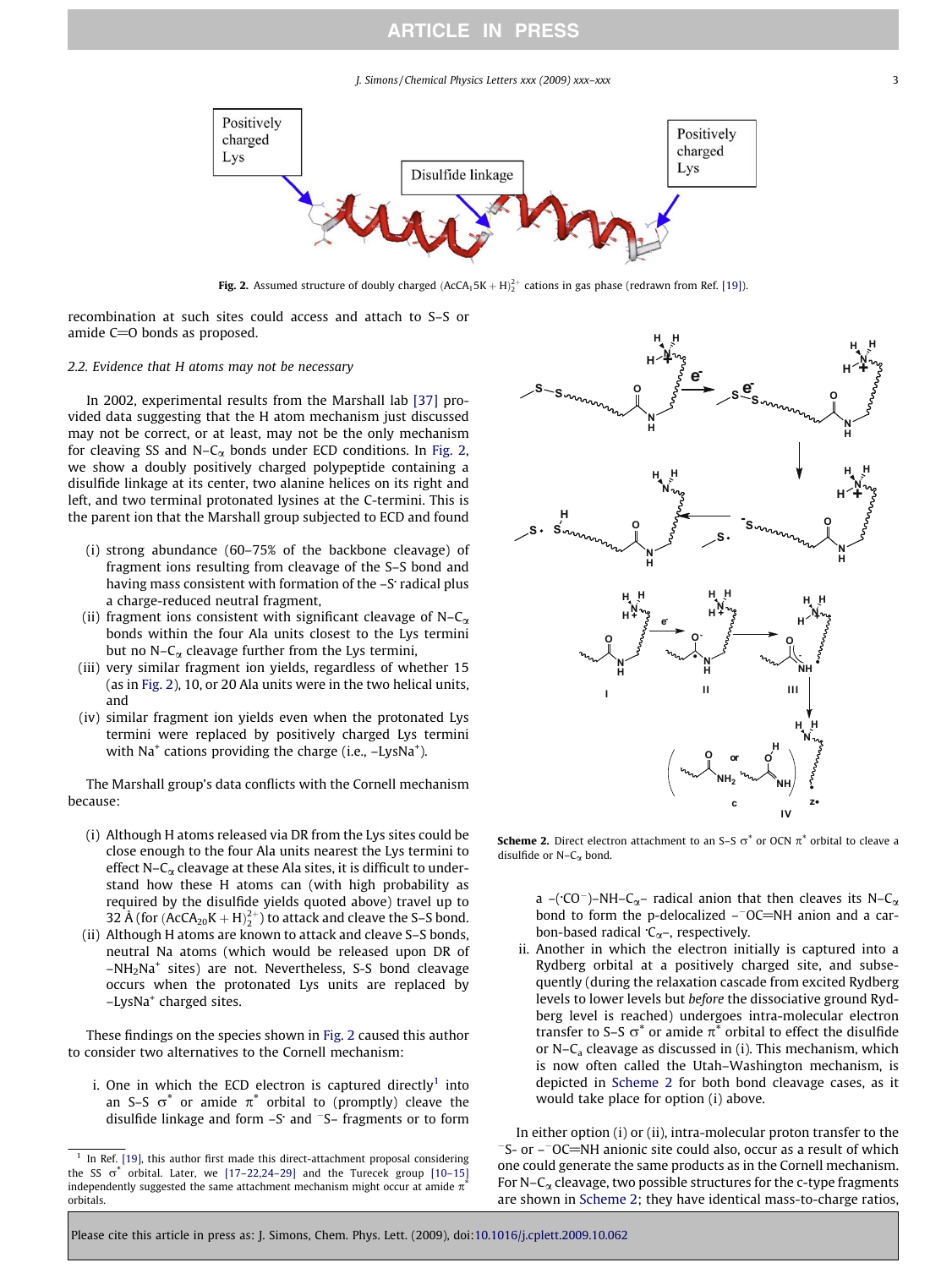so the mass spectrometry experiment cannot distinguish them. The  $O=C-NH<sub>2</sub>$  amide structure (left) is thermodynamically more stable, but, depending whether a proton is transferred from elsewhere in the polypeptide before or after the N– $C_{\alpha}$  bond cleaves, one would expect either the enol-imine (right) or the amide (left) to be formed, respectively. Recently, an infrared multi-photon action spectroscopic probe [\[38\]](#page-14-0) of the c-type fragments (see [Scheme 1\)](#page-1-0) formed in ECD was carried out and it was determined that the amide structure is formed, not the enol-imine. However, the authors of Ref. [\[38\]](#page-14-0) point out that it is possible the amide structure could be formed by isomerization of the initially-formed enol-imine species (i.e., there is enough energy available to effect this isomerization). So, this spectroscopic data provides evidence suggesting (but not proving) that the proton transfer takes place after the N–C<sub> $\alpha$ </sub> bond has cleaved, not before.

### 2.3. Coulomb stabilization

This author was aware that it does not make sense to postulate that a low-energy (ca. 0.3 eV or less) free electron such as used in ECD could directly attach to either an S–S  $\sigma^*$  or an amide  $\pi^*$  orbital. Earlier work on dissociative electron attachment [\[39,40\]](#page-14-0) showed that vertical electron attachment to an S–S  $\sigma^*$  or amide  $\pi^*$  orbital is ca. 1 eV or ca. 2.5 eV endothermic, respectively. However, we suggested that these low-lying anti-bonding orbitals can have their energies<sup>2</sup> lowered by their attractive Coulomb interactions with positively charged groups (e.g., the protonated amine or fixed-charge groups on side chains) thus rendering exothermic electron attachment to these orbitals (either directly or via transfer from a positive site). A disulfide linkage must experience Coulomb stabilization exceeding 1 eV for ECD to render our this mechanism feasible; this stabilization could arise, for example, from a single positively charged site closer than ca. 14 Å, from two positive sites each 28 Å distant, or from a doubly charged site 28 Å away. Analogously, we postulated that a single positive charge  $14.4/2.5$  = ca. 6 Å from an OCN  $\pi^*$  orbital could render this orbital amenable to exothermic electron attachment because such orbitals need to be Coulomb stabilized by ca. 2.5 eV. Of course, in a multiply charged polypeptide, all of the Coulomb potentials contribute to this stabilization of each SS and amide site, suggesting that it might be possible for many of the SS  $\sigma^*$  or amide  $\pi^*$  orbitals to attach an ECD electron (either directly or via transfer from a positive site's Rydberg orbital).

In a very large peptide or protein, some intra-molecular dielectric screening can occur thus reducing the Coulomb potential. However, the screening will be much less than in the bulk because, to realize full screening, one needs the charges to be surrounded by a dielectric not just have dielectric separating them. For example, Prof. Lai-Sheng Wang's group has studied [\[41\]](#page-14-0) photoelectron spectra of dicarboxylate dianions  $\overline{OOC}$ - $\overline{\text{CH}_2}$ <sub>n</sub>- $\overline{\text{COO}}$  and found the electron detachment (DE) energies of such species can be fit to DE =  $(3.21-16.7/R<sub>A</sub>)$  eV, where 3.21 eV is the intrinsic DE of an individual carboxylate anion in the absence of any Coulomb potential from the other site, and  $R_A$  is the distance between the two carboxylate sites. The  $-16.7$  slope of Ref. [\[41\]'](#page-14-0)s plot of DE vs.  $1/R_{\rm A}$  is close to the unscreened  $-14.4$  slope. If the aliphatic  $-(\text{CH}_2)_n$ – spacers provided screening, one would expect a slope closer to –14.4/2, given that aliphatic hydrocarbons have dielectric constants near 2.

Up until this stage in our studies, the evidence seemed to point to

(i) either the Cornell mechanism being incorrect or not being the only pathway by which SS and  $N-C_{\alpha}$  bonds are cleaved in ECD,

- (ii) the possibilities that ECD electrons could attach directly to SS  $\sigma^*$  or amide  $\pi^*$  orbitals and thus cause the bond cleavages observed in ECD, or
- (iii) that ECD electrons could attach to positively charged sites and subsequently undergo some form of inter-molecular transfer to an SS  $\sigma^*$  or amide  $\pi^*$  orbital to effect the bond cleavage.

So, in some of our earliest studies, as we now discuss, we attempted to address the question of where the ECD electron attaches – to SS  $\sigma^*$  or amide  $\pi^*$  orbital or to a Rydberg orbital on a positively charged site.

### 2.4. Where is the electron most likely to attach?

Because both the ECD electron and the ETD anion donor are negatively charged, it is obvious that Coulomb potentials will play a key role in determining the energy landscapes pertinent to the ETD or ECD electron attachment process. They will accelerate the electron or donor anion toward the polypeptide, and they will Coulomb-stabilize the SS  $\sigma^*$  and amide  $\pi^*$  orbitals within the peptide. Let us first consider how the energy landscape is expected to look in the ETD case<sup>3</sup> accompanying the collision of an anion donor (e.g., the methyl anion in [Fig. 1\)](#page-1-0) and a multiply positively charge polypeptide.

In [Fig. 3,](#page-4-0) we show qualitative depictions of a few of the electronic states relating to the electron transfer event as functions of the distance R between the anion donor and the polypeptide having a total charge Z.

The rapidly descending red curve describes how the energy of the ion-pair state corresponding to  $H_3C^-$  and the Z-charged peptide varies with R; it follows the attractive Coulomb form  $-14.4Z$  eV  $R(\AA)$  at large-R. The other curves are meant to show the R-dependences of states in which an electron has been transferred from the  $H_3C^-$  anion donor to either (i) ground (3s) or (ii) excited (3p, 3d, 4s, 4p, etc.) Rydberg orbitals localized on one<sup>4</sup> of the peptide's positive sites, (iii) an SS  $\sigma^*$  orbital, or (iv) one of the peptide's OCN  $\pi^*$  orbitals. All of these states' energy profiles are shown as being rather independent of  $R$  (at least at large- $R$ ) because they relate to interactions of a neutral  $H_3C$  radical with a peptide having charge  $(Z - 1)$ . Of course, at shorter R-values, valence-range interactions set in and cause all of these curves to eventually become repulsive, but we do not show the small-R character of the energy surfaces.

The large-R energies of the OCN  $\pi^*$  and SS  $\sigma^*$  attached states relative to that of the parent peptide of charge Z are determined by the intrinsic energies of these two orbitals (2.5 eV endothermic for the former, 1 eV for the latter) stabilized by the total Coulomb potential that each orbital experiences from all the positive sites

$$
C = -14.4 \text{ eV} \sum_{j=1}^{N} \frac{Z_j}{R_j (\text{\AA})}.
$$
 (1)

 $2$  Actually, it is the energies of the electron-attached states in which an electron occupies the SS  $\sigma^*$  or amide  $\pi^*$  orbital that are lowered. The Coulomb potential C can be written in eV as  $C = 14.4$  eV  $\AA/R(\AA)$ , when the distance is expressed in  $\AA$ .

<sup>&</sup>lt;sup>3</sup> We think the ECD case can be viewed as being essentially identical to ETD except that the electron binding energy of the anion donor can be taken as zero for the free electron. This is not an obviously correct assumption given the fact that low-energy free electrons have long de Broglie wavelengths and probably should be treated using quantum scattering theory. However, data that we discuss later showing that the fragmentation ion distributions observed in ETD are essentially the same as in ECD suggest that even the initial electron capture events for the two cases are governed by similar physics.

<sup>&</sup>lt;sup>4</sup> In Ref. [\[30\],](#page-14-0) it is shown that electron attachment to species with more than one positively charged site might generate Rydberg states consisting of superpositions of orbitals localized on two or more of the charged centers (i.e., the X and A stateorbitals in Fig. 4 of Ref. [\[30\].](#page-14-0) Because such states are close in energy (i.e., they differ by only 0.17 eV for the case shown in Fig. 4 of Ref. [\[30\]\)](#page-14-0), an ETD or ECD initial electron attachment event can be expected to populate either or both of these states.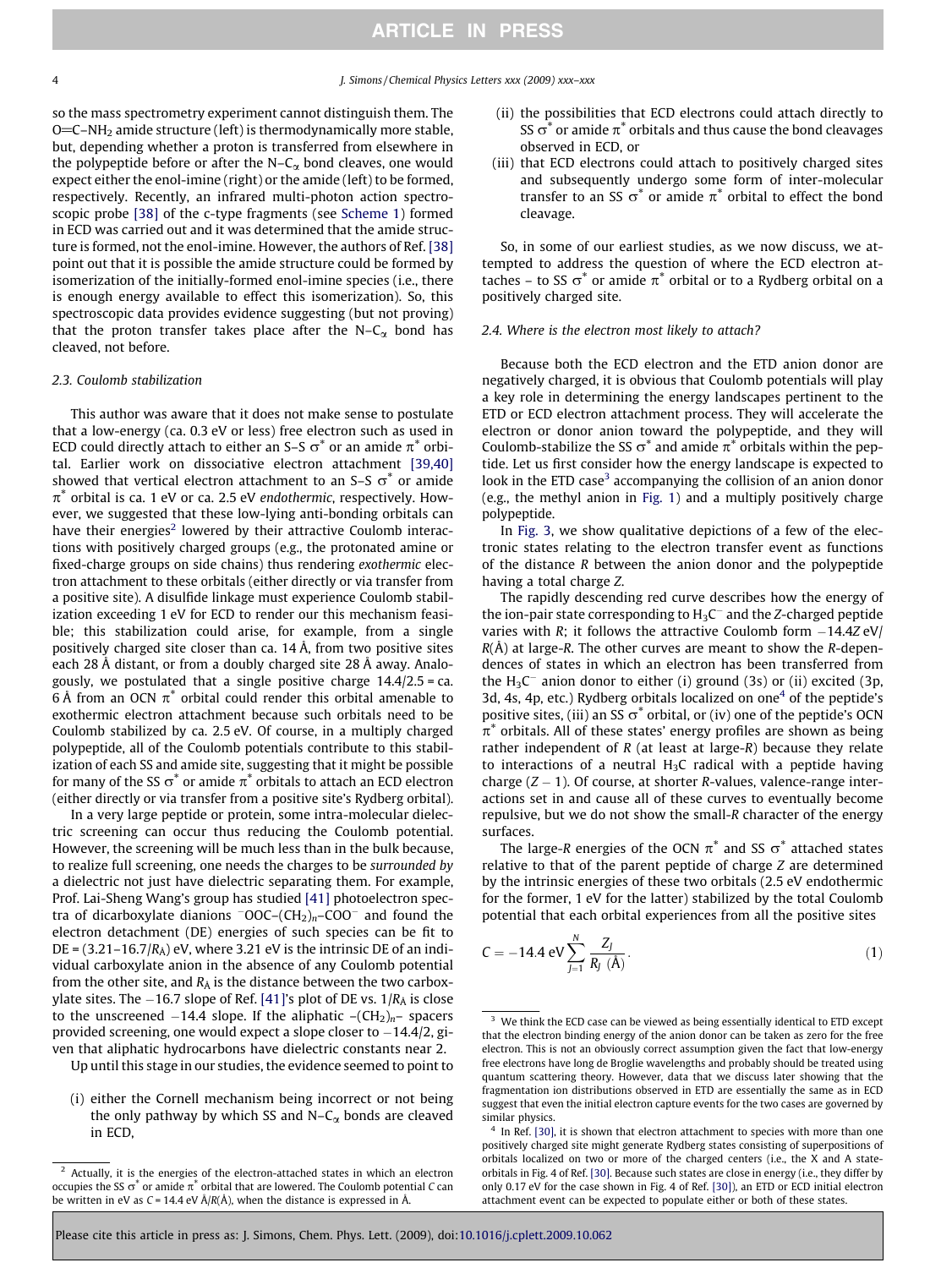J. Simons / Chemical Physics Letters xxx (2009) xxx–xxx 5

<span id="page-4-0"></span>

Fig. 3. Qualitative depiction of the energies (as functions of the anion-peptide separation R) of the ion-pair state (red), states in which an electron has transferred from the anion donor to a Rydberg (ground 3s or excited 3p, 3d, 4s, 4p, etc.) orbital located on a positive site, and states in which the electron has transferred from the donor anion to an OCN  $\pi^*$  or SS  $\sigma^*$  orbital.

Here,  $Z_I$  is the charge on the *J*th charged site and  $R_I$  is the distance (in Å) from that *J*th site to the SS or OCN site whose Coulomb stabilization one is evaluating. Likewise, the energy of each of the Rydbergattached states will depend on the intrinsic electron binding energy for that state (e.g., ca. 4 eV exothermic for  $-\mathrm{NH}_3^+$  sites and ca. 3 eV for  $-NCH_3)^+_3$  sites) stabilized further by the Coulomb potential at that Rydberg site due to all of the  $N-1$  *other charged sites in the* polypeptide. Clearly, as the polypeptide undergoes thermal intramolecular motions, these Coulomb potentials will vary and, as a result, the locations of the crossings between the ion-pair state's potential and the potentials of the SS  $\sigma^*$ -, OCN  $\pi^*$ -, or Rydbergattached states will vary with time.

In the phase of our work [\[17,18,22\]](#page-13-0) aimed at addressing where an ETD or ECD electron is most likely to initially attach to a positively charged polypeptide, we carried out classical trajectory calculations (with a range of initial conditions representative of a gas-phase collision of a translationally cold anion donor with a charged peptide). Each such trajectory should be viewed as beginning on the red ion-pair state in Fig. 3. As a trajectory progressed and the two oppositely charged ions accelerated toward one another, we monitored the energies of any nearby electronic states (i.e., the Rydberg, SS  $\sigma^*$ , and OCN  $\pi^*$  states) to be aware of any surface crossing<sup>5</sup> that arise. Once the trajectory reached a region of surface crossing, we carried out a series of ab initio electronic structure calculations (at a finely spaced set of geometries so we could evaluate the slopes  $F_1$  and  $F_2$  of the two curves as well as their energy separation  $2H_{1,2}$ ) for the energies of these two states. We then used Landau–Zener (LZ) theory to estimate the probabilities P

$$
P = 1 - \exp\left[-\frac{2\pi H_{1,2}^2}{\hbar v |\Delta F|}\right] \approx \frac{2\pi H_{1,2}^2}{\hbar v |\Delta F|}
$$
 (2)

for hopping from the ion-pair state to the other state. In Eq. (2),  $\nu$  is the rate of change of the distance R between the anion donor and the site to which the electron is transferred and DF is the difference in the slopes of the two state's energy surfaces. From these LZ estimates of the surface hopping probabilities P, we were able to estimate the cross-sections s for each electron-transfer reaction

$$
\sigma = 2P(1 - P)\pi R_c^2,\tag{3}
$$

where  $R_C$  is the distance between the anion donor and the site to which the electron is transferred at the crossing point of the two energy surfaces.

The main conclusions from these studies of surface hopping accompanying collisions between anion donors and positively charged polypeptides were:

- (i) In the overwhelming majority of the collisions, the anion donor is closer to a positive site than to an SS or amide bond site when the surface crossing is experienced. This is not surprising given that the strong Coulomb potentials cause the donor anion to be accelerated toward the positive sites.
- (ii) The surface hopping probabilities and related cross-sections are 10–100 times larger for electron transfer to a Rydberg orbital (excited or ground) on a positive site than for transfer to an SS  $\sigma^*$  or amide  $\pi^*$  orbital. The primary factor in determining these relative magnitudes is the coupling strength H1.2 between the ion-pair and orbital states; it is much larger for the Rydberg orbitals than for the  $\sigma^*$  or  $\pi^*$  orbitals because the ion-pair collision brings the anion donor much closer to the Rydberg site than to the SS or OCN bond sites.
- (iii) The cross-sections for transfer to a Rydberg orbital are substantial – often ca.  $1-50 \text{ Å}^2$ .
- (iv) The cross-sections for transfer to the ground (3s) or lowenergy (3p, 3d, 4s, 4p) Rydberg orbital are similar to one another. We attempted [\[42\]](#page-14-0) to estimate hopping probabilities and cross-sections for higher Rydberg levels, but found it difficult to extract reliable  $H_{1,2}$  matrix elements for states with principal quantum number  $n > 4$ .

So, it appears that the initial electron attachment in ETD most likely occurs into a Rydberg orbital on a positive site, but in ca. 1–10 % of the collisions, transfer to a  $\sigma^*$  or  $\pi^*$  orbital is feasible (as long at the orbital has sufficient Coulomb stabilization). For that (small) fraction of events involving direct attachment to a  $\sigma^*$  or  $\pi^*$  orbital, cleavage of the SS or N–C<sub> $\alpha$ </sub> is expected. For the majority of events, one is faced with explaining why it is that ETD and ECD produce considerable (often dominant) S–S and N–  $C_{\alpha}$  bond cleavage even though one expects electrons captured into Rydberg orbitals at positive sites would, after relaxation to the lower-energy Rydberg orbitals, eject H atoms or NH<sub>3</sub> molecules, as discussed earlier. Indeed, such H and  $NH<sub>3</sub>$  loss is observed, but cleavage of SS and N– $C_{\alpha}$  bonds throughout much of the peptide's backbone also takes place and often dominates.

These findings thus suggested that, subsequent to electron attachment into an excited Rydberg orbital but before the Rydberg electron has time to completely relax to the ground Rydberg state (recall from earlier, this is ca.  $10^{-6}$  s), electron transfer from the Rydberg site to an SS  $\sigma^*$  or OCN  $\pi^*$  orbital may take place. This would then allow the SS or N–C $_{\alpha}$  bond to cleave as in [Scheme 2.](#page-2-0) So, the next phase of our studies involved characterizing the rates

 $5$  Adiabatic energy surfaces do not cross but undergo a so-called avoided crossing in which they come within  $2H_{1,2}$  of one another. It is common to speak of surface hopping when curves cross and we will retain this language. However, it is the diabatic curves that cross, not the adiabatic curves that we generate in our ab initio calculations.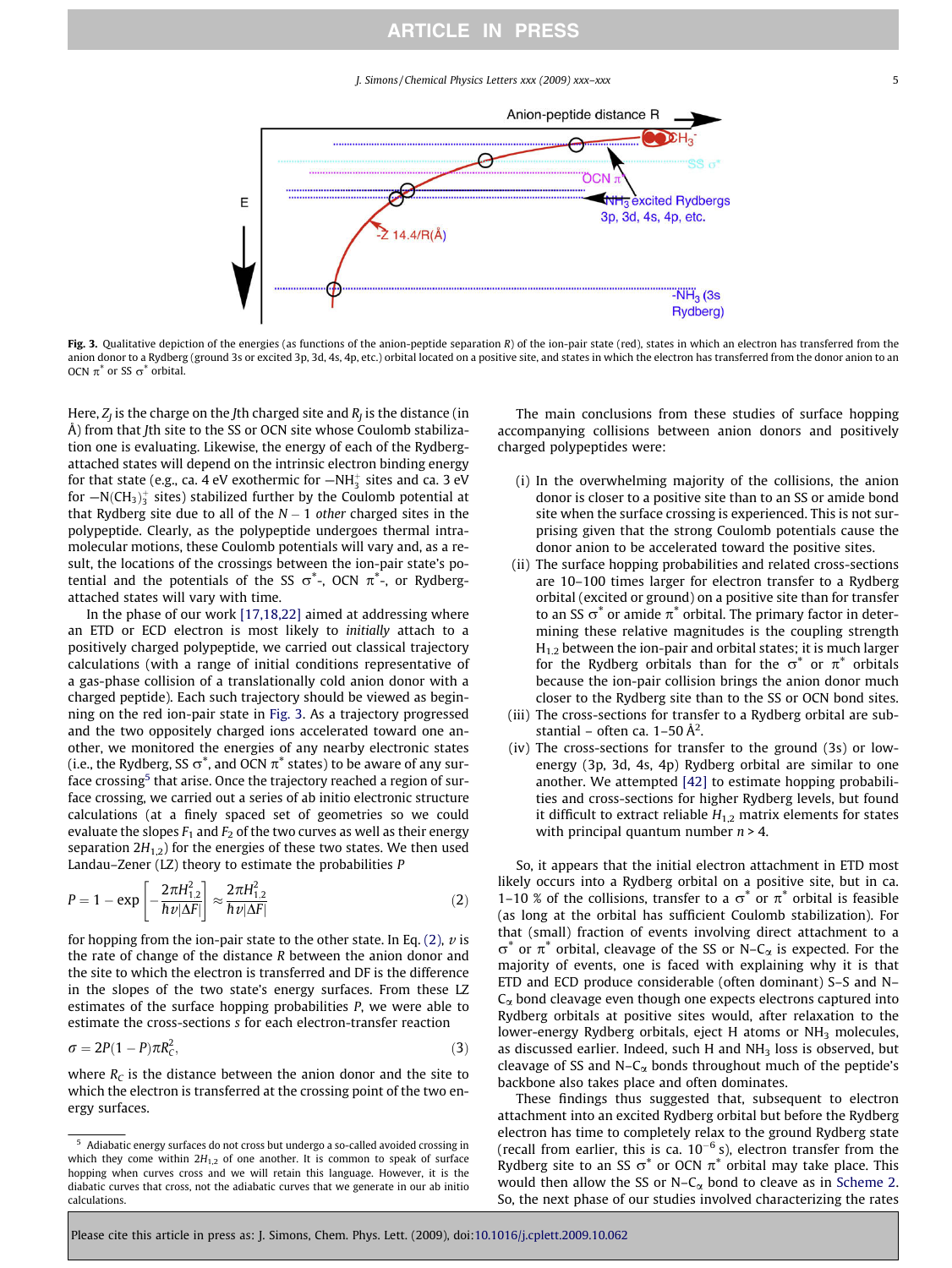<span id="page-5-0"></span>of such Rydberg-to-valence ( $\sigma^*$  or  $\pi^*$ ) electron transfer events and determining the distances over which such transfer can occur. It also involved determining whether it matters which excited Rydberg state is populated in the initial electron attachment event and determining whether electron transfer from a Rydberg orbital on one positively charged site to a Rydberg orbital on another site could take place.

# 2.5. Rydberg-to-  $\sigma^*$  or  $\pi^*$  electron transfer

First, let us deal with the issue of whether it matters which excited Rydberg state is populated in the initial ECD or ETD event. Clearly, on the basis of energy considerations alone, a free electron (as in ECD) can be attached to the ground or any excited Rydberg state on any positive site. However, an ETD electron cannot access as high-energy Rydberg orbitals as in ECD because the anion donor's electron binding energy must be overcome to conserve energy in the transfer process. Nevertheless, the peptide fragmentation patterns found in ETD and ECD are found to be extremely similar. Moreover, even in electron-capture-induced dissociation [\[43\]](#page-14-0) (ECID), where an electron is transferred to the polypeptide in a collision with ground-state sodium (3s<sup>1</sup>; <sup>2</sup>S) or cesium (6s<sup>1</sup>; <sup>2</sup>S) atoms and where even greater limitations exist on which Rydberg states can be accessed, the fragmentation patterns are also quite similar. These nearly identical fragmentation propensities suggest that (i) initial population of high-energy Rydberg states or (ii) electron transfer from such high-energy states (to  $\sigma^*$  or  $\pi^*$  orbitals) may not be essential in determining product-ion yields. In fact, we think these data suggest that (i) ECD, ETD, and ECID may indeed initially populate different distributions of Rydberg states, but (ii) as these Rydberg states undergo relaxation to lower levels, it is the lower-energy Rydberg states that are most effective in transferring the electron to an SS or amide site. In recent work [\[42\]](#page-14-0), we showed theoretical evidence suggesting that excited Rydberg states with principal quantum number  $n < 10$  are more central to the electron transfer mechanisms that we now discuss.

#### 2.5.1. Results from ab initio electronic structure calculations

To address the possibility of electron transfer [\[25–27\]](#page-14-0) from a Rydberg orbital on a positive site to a Coulomb-stabilized SS  $\sigma^*$ or amide  $\pi^*$  orbital, we carried out a series of ab initio calculations within which we elongate the bond to be broken (i.e., the SS or N–  $C_{\alpha}$  bond) and we look for curve crossings between (i) an excited Rydberg state and (ii) the state in which the electron occupies either the SS  $\sigma^*$  or amide  $\pi^*$  orbital. At each avoided crossing, we extract the  $H_{1,2}$  values that relate to the coupling between the Rydberg-attached and valence-attached states. To illustrate, we show in Fig. 4 the energy profiles for a small model compound containing one protonated amine site and one disulfide bond.

For the compound whose curves are shown in Fig. 4, the charged site experiences no Coulomb stabilisation, whereas the SS site is stabilized by its interaction with the protonated amine ca. 3.5 Å away. The intrinsic electron binding energy of the 'S- $CH<sub>3</sub>$  radical (ca. 2 eV), stabilized by its Coulomb interaction (14.4/ 3.5 = 4 eV) thus causes the energy of the  $\sigma^*$ -attached state to lie 6 eV below the parent at large-R as shown in Fig. 4. When viewed as a model for an SS bond and a charged site in a polypeptide, it is important to realize that the relative energies of the  $\sigma^*$ -attached and Rydberg-attached curves may shift somewhat due to the differential Coulomb stabilization energies at the SS and charged sites, but their general shapes as functions of R are expected to be much as shown in Fig. 4.

Clearly, there are many Rydberg levels that undergo avoided crossings with the SS  $\sigma^*$ -attached state. Which levels cross depends upon (i) the recombination energies associated with the particular positive site (in Fig. 4, it is a protonated amine) and (ii) the



Fig. 4. Energies of the parent cation (red), ground 3s Rydberg-attached (blue), and SS  $\sigma^*$ - attached (yellow) states of a model compound containing an aliphatic linkage between protonated amine and disulfide bond sites, as functions of the SS bond length Also shown are energies of 3p, 3d, 4s, 4p, 4d, 5s, and 5p Rydbergattached states and the  $H_{1,2}$  coupling matrix elements between the SS  $\sigma^*$  and 3s, 3p, and 4s Rydberg states (taken from Ref. [\[45\]\)](#page-14-0).

total Coulomb stabilization energy experienced by the SS  $\sigma^*$  orbital (in Fig. 4 it is only the potential from the one protonated amine). Therefore, exactly which Rydberg states cross the SS  $\sigma^*$  state will vary from system to system. However, it is crossings occurring near the equilibrium SS bond length  $(R_e)$  that are most important because the internal temperature of the gaseous polypeptide is near room temperature even though the exothermicity (as high as ca. 4 eV) of the electron capture event is considerable. It is thought that this recombination energy is redistributed among the many internal vibrational modes of the polypeptide, so there is little chance that much of this excess energy resides in the S–S bondstretching coordinate. Thus, for the system shown in Fig. 4, it is the  $n = 4$  and higher Rydberg states that need to be considered; the  $n = 3$  Rydberg states do not cross the  $\sigma^*$ -attached state near  $R_e$ .

By carrying out calculations on several such model compounds (e.g.,  $H_3N-(CH_2)_k-S-S-CH_3$  with various k) and extracting  $H_{1,2}$ coupling strengths from the myriad of avoided crossings that occur, we came to certain conclusions. The first is that, for a given Rydberg state (e.g., 3s, 3p, 3d, 4s, etc.), the  $H_{12}$  couplings appear to decay exponentially with the distance R between the center of the Rydberg orbital and the location of the bond being cleaved (SS or N– $C_{\alpha}$ ). These trends are illustrated in [Fig. 5](#page-6-0) where data for the 3s and 3p Rydberg states of  $H_3N-(CH_2)_k-S-S-CH_3$  are plotted and the SS  $\sigma^*$ , 3p, and 3s Rydberg orbitals are shown (to emphasize to what extent and over what distances these orbitals can overlap).

Based upon the  $H_{1,2}$  values (and slopes) obtained for the Rydberg-to-valence (SS  $\sigma^*$ ) curve crossings in these model compounds, we were able to again use Landau–Zener theory to estimate the rate of electron transfer

$$
Rate = 1.8 \times 10^{13} \left\{ 1 - \exp\left[ -\frac{2\pi H_{1,2}^2}{\hbar v |\Delta F|} \right] \right\} s^{-1}
$$

$$
\approx 1.8 \times 10^{13} \frac{2\pi H_{1,2}^2}{\hbar v |\Delta F|} s^{-1}
$$
(4)

by multiplying the frequency at which the S–S bond moves through the crossing (i.e., the vibrational frequency  $1.8 \times 10^{13}$  s<sup>-1</sup> of the S-S bond) times the LZ probability of a surface hop. Here  $\nu$  is the speed at which the S–S bond moves through the crossing point. We found that the dominant factor in determining the rate was the  $H_{1,2}^2$  factor. So, using the fact that  $H_{1,2}$  values of 300 cm<sup>-1</sup> generated rates of  $10^{12}$  s<sup>-1</sup> from the LZ formula, we were able to propose a simple scaling formula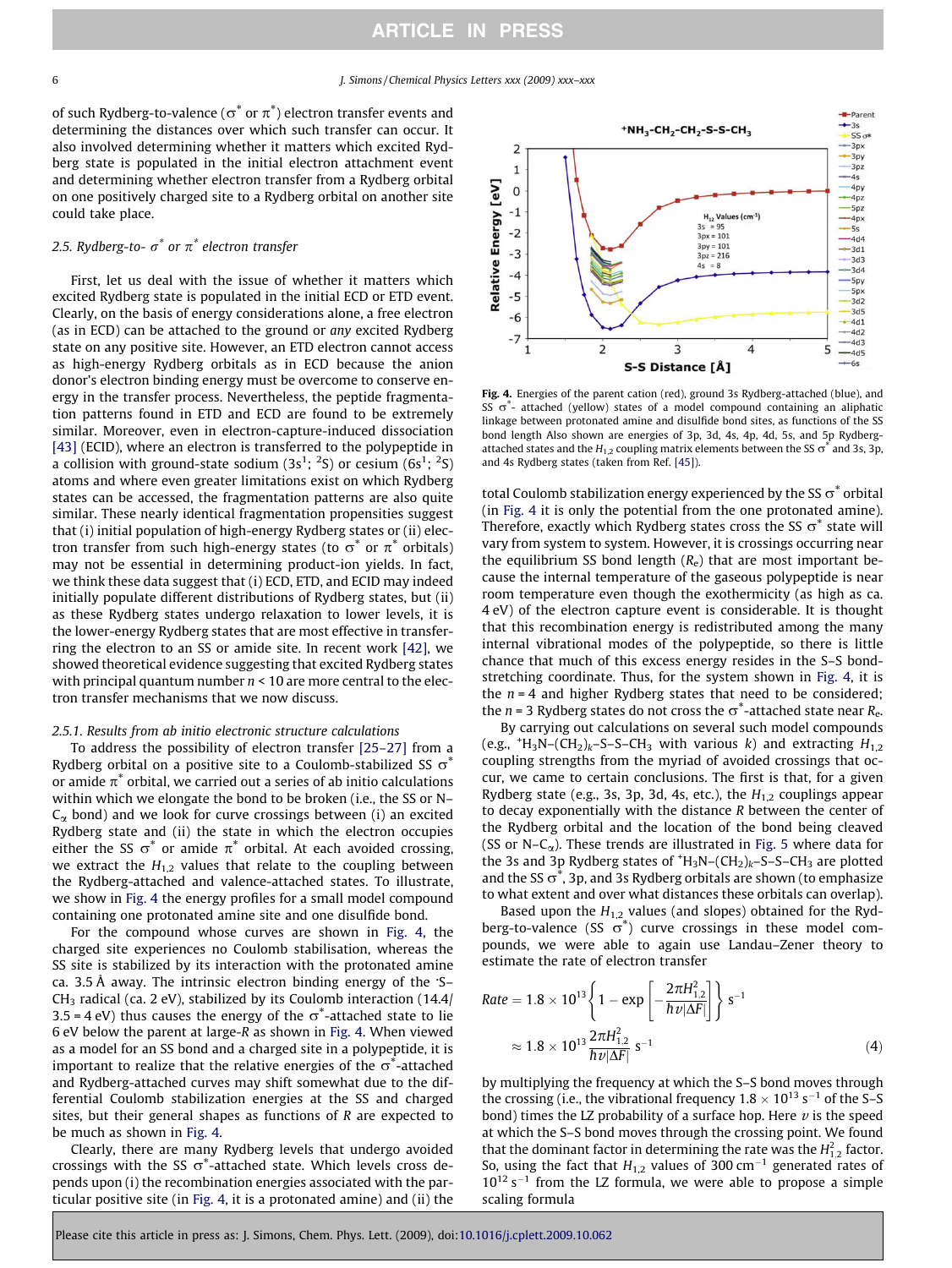<span id="page-6-0"></span>

**Fig. 5.** Plots of  $\ln H_{1,2}$  (cm<sup>-1</sup>) vs. distance R (Å) between the center of the SS bond and the center of charge of the 3s ground (left line) and 3p excited (right line) Rydberg orbitals for the  $(H_3N-(CH_2)_k-S-CH_3 \text{ model compounds having } k=1, 2,$ and 3. Also shown (top) are the structures of the  $H_3N-(CH_2)_k-S-S-CH_3$  model systems and their SS  $\sigma^*$  (top), 3p (middle), and 3s (bottom) Rydberg orbitals (appear as Figs. 2 and 4 in Ref. [\[25\]\)](#page-14-0).

$$
Rate \approx 10^{12} \left[ \frac{H_{1,2} (cm^{-1})}{300} \right]^2 \text{s}^{-1}
$$
 (5)

to estimate the rates (for S–S bond cleavage) in terms of  $H_{1,2}$  only.-Because the rates of relaxation from one Rydberg level to the next are ca.  $10^6$  s<sup>-1</sup>, the findings just discussed allowed us to conclude that intra-peptide electron transfer from an excited Rydberg orbital to an SS  $\sigma^*$  orbital could be feasible (i.e., occur at rates exceeding the relaxation rates of  $10^6\,{\rm s}^{-1}$  which eventually lead to the ground Rydberg state, H or  $NH<sub>3</sub>$  loss, and termination of the opportunity for electron transfer) if

$$
\left[\frac{H_{1,2} (cm^{-1})}{300}\right]^2 \gg 10^{-6}.
$$
 (6)

This, in turn, requires that  $H_{1,2}$  be greater than 0.3  $\rm cm^{-1}.$ 

As the  $H_{1,2}$  data shown in [Fig. 4](#page-5-0) suggest and results from addi-tional work [\[44\]](#page-14-0) support, the  $H_{1,2}$  values for Rydberg levels having  $n\geqslant 4$  are small (i.e., a few cm $^{-1}$ ), and can be expected (as we show later) to become even smaller as n increases. It is essentially impossible to compute ab initio adiabatic energy surfaces undergoing an avoided crossing to (relative) accuracies of a few  $\text{cm}^{-1}$ , let alone to the 0.3 cm $^{-1}$  accuracy needed to determine the highest Rydberg principal quantum number that can yield inter-peptide electron transfer. This difficulty then convinced the author that an analytical expression for how the  $H_{1,2}$  matrix elements should depend upon the  $n$  quantum number was needed, and this development [\[44\]](#page-14-0) is what we will now discuss.



**Fig. 6.** Qualitative depiction (blue curve) of the radial probability density  $|R|^2r^2$  of a Rydberg orbital as a function of distance r from the positive center of the orbital to the electron. Also shown (green) is the radial shell characterized by the average radial size  $\langle r \rangle$  and the thickness T of the orbital (taken from Ref. [\[45\]\)](#page-14-0).

2.5.2. An analytical expression for how  $H_{1,2}$  depends on the Rydberg orbital's n quantum number

The analytical expressions obtained in Ref. [\[44\]](#page-14-0) are based on a model in which

i. A Rydberg orbital's radial wave function is approximated in terms of its large-r hydrogenic form

$$
R_n(r) = N r^{n-1} e^{-\frac{2r}{n a_0}}.
$$
\n(7)

This approximation ignores all of the (small-amplitude) radial oscillations that produce radial nodes at smaller distances. It also ignores the angular shape $<sup>6</sup>$  of the Rydberg</sup> orbital. It represents the Rydberg orbital's radial probability density in terms of its largest-amplitude peak, which occurs at large-r.

ii. This representation of the radial probability density in terms of  $r^2 R_n^2(r)$  is further approximated in terms of a radial 'shell' of uniform electron density centered at a distance  $\langle r \rangle$  computed as the expectation value of r for the above  $R_n(r)$ function:

$$
\langle r \rangle = \frac{n(n+\frac{1}{2})a_0}{Z} \tag{8}
$$

( $a_0$  is the Bohr radius 0.529 Å) and having a thickness T

$$
T = \sqrt{\langle r^2 \rangle - \langle r \rangle^2} = \frac{\sqrt{2n+1}}{2} \frac{n a_0}{Z} \tag{9}
$$

evaluated as the mean-square width of the radial probability density  $P(r) = r^2 |R_n(r)|^2$ , where

$$
\langle r^2 \rangle = \frac{(n+\frac{1}{2})(n+1)n^2 a_0^2}{Z^2}.
$$
 (10)

In Fig. 6, we show qualitative representations of the Rydberg orbital's radial probability density (ignoring inner-region nodal character) and the shell used to model it.

To estimate the  $H_{1,2}$  coupling strength between an SS  $\sigma^*$  or amide  $\pi^*$  orbital and a Rydberg orbital having quantum number n, we

- (i) assumed that  $H_{1,2}$  would be proportional to the overlap between the two orbitals,
- (ii) approximated the wave function of the Rydberg orbital as being uniform within the shell of radius  $\langle r \rangle$  and thickness T having volume  $V_n$ :  $\psi_n(\mathbf{r}) = (1/V_n)^{1/2}$ ,

 $6$  Rydberg orbitals having different angular momentum (L) have different number of radial nodes and different angular shapes. In the approximation discussed here, we focus only on the regions of space where the Rydberg orbital has its highest probability density and we do so for what ever orbital (i.e., whatever L-value) is directed toward the SS  $\sigma^*$  or amide  $\pi^*$  orbital it is coupling with.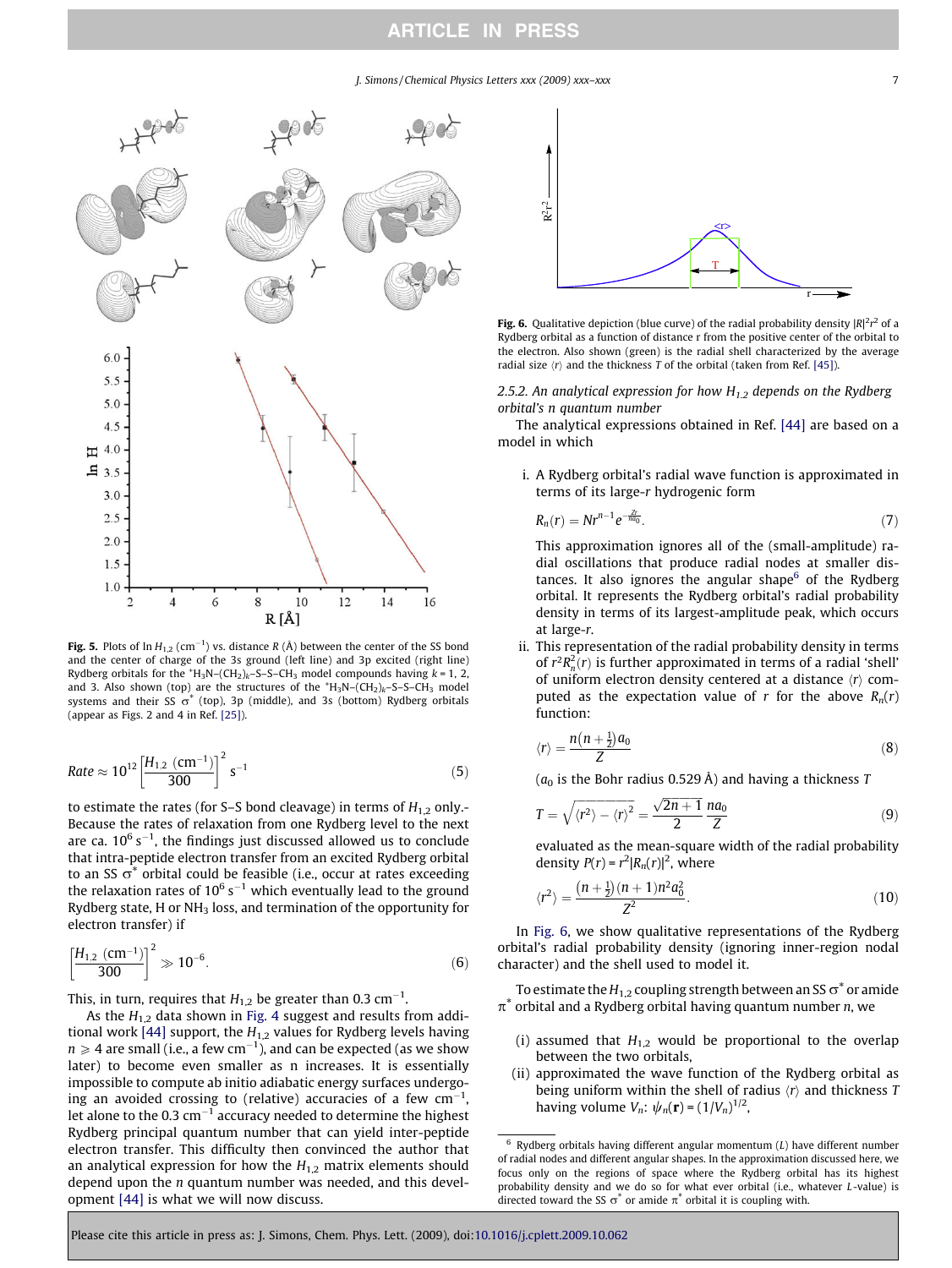<span id="page-7-0"></span>

#### Table 1

Radial sizes and maximum electron transfer rates for transfer from Rydberg orbitals of various principal quantum number *n* to a valence SS  $\sigma^*$  or OCN  $\pi^*$  orbital.

| Principal<br>quantum number | Radial size <sup>a</sup> $\langle r \rangle$ (Å)<br>for $Z = 1$ | Thickness (Å)<br>for $Z = 1$ | Maximum rate $^{\rm b}$ s <sup>-1</sup><br>for $Z = 1$ |
|-----------------------------|-----------------------------------------------------------------|------------------------------|--------------------------------------------------------|
| 3                           | 5.5                                                             | 2.1                          | $10^{12}$                                              |
| $\overline{4}$              | 9.5                                                             | 3.2                          | $2\times10^{11}$                                       |
| 5                           | 14.5                                                            | 4.4                          | $7 \times 10^{10}$                                     |
| 6                           | 20.6                                                            | 5.7                          | $3\times10^{10}$                                       |
| 7                           | 27.8                                                            | 7.2                          | $1\times10^{10}$                                       |
| 8                           | 36.0                                                            | 8.7                          | $6 \times 10^9$                                        |
| 10                          | 55.5                                                            | 12                           | $2\times10^9$                                          |
| 20                          | 217                                                             | 34                           | $4 \times 10^7$                                        |

<sup>a</sup> According to Eqs. [\(8\) and \(9\)](#page-6-0),  $\langle r \rangle$  and T should scale with Z as  $Z^{-1}$ .

<sup>b</sup> According to Eq. (11) and the fact that the rate depends on  $S^2$ , the rate should scale with  $Z$  as  $Z^3$ .

- (iii) approximated the wave function of the SS  $\sigma^*$  or amide  $\pi^*$ orbital as being constant within a volume  $V_{\text{bond}}$  assumed to be small enough to be fully contained within the Rydberg orbital's shell:  $\psi_{\text{bond}}(\mathbf{r}) = (1/V_{\text{bond}})^{1/2}$ . The  $V_{\text{bond}}$  was expressed  $4/3\pi(xa_0)^3$  in terms of a dimensionless variable x expected to be of the order of 5–10 (i.e., the valence orbitals are assumed to be smaller than the Rydberg orbitals and ca.  $5-10a<sub>0</sub>$  in radial extent),
- (iv) evaluated the overlap S by integrating the product of the two wave functions  $\psi_n(\mathbf{r})$  and  $\psi_{\text{bond}}(\mathbf{r})$  over the volume  $V_{\text{bond}}$ they share:

$$
S = \int_{V_{\text{bond}}} \frac{1}{V_{\text{bond}}^{1/2}} \frac{1}{V_n^{1/2}} d^3 r = \frac{V_{\text{bond}}^{1/2}}{V_n^{1/2}} = \sqrt{\frac{2x^3 Z^3}{3n^3 (n + \frac{1}{2})^2 \sqrt{2n + 1}}}.
$$
\n(11)

This result then allowed us to estimate the rates for electron transfer from a Rydberg orbital with quantum number n to an SS  $\sigma^*$  or amide  $\pi^*$  orbital in terms of the rates we obtained earlier for transitions from  $n = 3$  Rydberg orbitals to such an orbital (ca.  $10^{12}$  s<sup>-1</sup>) by assuming the rates will scale as the square of the overlap which gave:

$$
Rate_n = \frac{3^3(3+1/2)^2\sqrt{2(3)+1}}{n^3(n+1/2)^2\sqrt{2n+1}} \times 10^{12} \text{ s}^{-1}.
$$
 (12)

In Table 1 we show how these rates and the size  $\langle r \rangle$  of the Rydberg orbital vary with n.

Clearly, this model suggests that (i) electron transfer rates decay slowly with n and should exceed the rates of relaxation within the Rydberg state manifold for n values as high as 20 and (ii) electron transfer distances of over 100 Å may be possible. We will have more to say later about the implications these predictions have for understanding ECD or ETD bond cleavages.

However, first it is important to distinguish the two trends in electron transfer rates that we have been discussing, and we make use of [Fig. 7](#page-8-0) for this purpose.

In [Fig. 5](#page-6-0), we showed how the size of  $H<sub>1,2</sub>$  decays exponentially with the distance between the center of the Rydberg orbital and the center of the SS  $\sigma^*$  orbital (the same happens for the amide  $\pi^*$  orbital case). The basis for this trend is illustrated in the top left picture in [Fig. 7](#page-8-0) where we see how the overlap between the SS  $\sigma^*$ orbital and the Rydberg orbital decreases as the two are separated further and further from the shell of high density in the Rydberg orbital. This trend is characteristic of how the coupling (and hence the electron transfer rate) between a given Rydberg orbital and an SS  $\sigma^*$  or amide  $\pi^*$  orbital decays with distance.

The second trend relates to how the coupling (and rate) between an SS  $\sigma^*$  or amide  $\pi^*$  orbital and a Rydberg orbital varies with the  $n$  quantum number of the Rydberg orbital assuming the SS  $\sigma^*$  or amide  $\pi^*$  orbital resides fully within the radial shell of the Rydberg orbital. It is this trend that is illustrated by the data shown in Table 1. The basis for this trend is shown in [Fig. 7](#page-8-0) through the progression of green SS  $\sigma^*$  orbitals overlapping with 3s, 4s, 4p, and 5s Rydberg orbitals with the  $\sigma^*$  orbital held at a distance  $\langle r \rangle$ which allows it to be subsumed by the Rydberg orbital's shell of high electron density.

To understand the implications of these two trends, consider an SS  $\sigma^*$  or amide  $\pi^*$  orbital within a multiply positively charged polypeptide and assume the  $\sigma^*$  or  $\pi^*$  orbital experiences sufficient Coulomb stabilization to render it capable of exothermically attaching an electron. For a concrete example, think of the SS bond site shown in [Fig. 1](#page-1-0). Now, consider what can happen if an ECD, ETD, or ECID electron were to attach to one of the protonated amine sites in [Fig. 1.](#page-1-0) If it attached to the nearby site residing  $R_1 = 5-$ 10 Å away from the SS bond, Table 1 tells us an  $n = 3$  or 4 Rydberg orbital will be most effective at transferring the electron to the SS  $\sigma^*$  orbital. Rydberg orbitals with higher-n will not be effective because the SS  $\sigma^*$  orbital will be too close to be within their radial shell of high electron density. If an electron attached instead to a more distant site residing  $R<sub>I</sub> = 15-30$  Å away from the SS bond, the  $n = 5$ , 6, and 7 Rydberg orbitals will be most effective. For Rydberg orbitals with higher-n, the SS  $\sigma^*$  orbital will be too close to be within their radial shell; for Rydberg orbitals with  $n = 3$  or 4, the SS  $\sigma^*$  will be outside the shell (so the exponential decay of  $H_{1,2}$  will render the Rydberg orbital ineffective).

It thus appears that electron transfer can occur, at rates  $(10^{10} s^{-1})$ or higher) much in excess of the relaxation rates  $(10^6 s^{-1})$  within the Rydberg levels, from a positively charged site within 50 Å from the SS  $\sigma^*$  or amide  $\pi^*$  site as long as Rydberg levels having *n* up to 7 can be populated. This prediction suggests an experimental test:

- (i) Using an anion donor (for ETD) that can populate, for example, only  $n = 3$  and 4 Rydberg levels should limit electron transfer to ca. 10 Å. So, SS bond cleavage should not occur for the system shown in [Fig. 2](#page-2-0) (where 10, 15, or 20 Ala units appear in the helices and thus have positively charged Lys units 18, 24, and 32 Å from the SS bond).
- (ii) Using an anion donor that can populate  $n = 6$  and 7, transfer over 20–30 Å is expected, so SS bond cleavage should occur.

Of course, we know that ECD electrons, which presumably can populate higher-n Rydberg levels, do induce SS bond cleavage for the species in [Fig. 2](#page-2-0) even when there are 20 Ala units in the helices.

In addition to being consistent with what is found for ECD experiments on the quasi-linear model peptides in [Fig. 2](#page-2-0), this analysis also suggests why very high-n Rydberg levels (e.g., with  $n > 10$ ) probably do not play a key role in typical analytical ECD, ETD, or ECID experiments on multiply charged polypeptides. First, in ECID, such n-values cannot be populated; likewise, in ETD unless the anion donor has a very low electron binding energy. However, even in ECD, which can populate high-n Rydberg levels,

- (i) An orbital with  $n > 10$  cannot effectively transfer an electron to a  $\sigma^*$  or  $\pi^*$  orbital that is *closer* than ca. 50 Å; the orbital is to close to reside within the shell of the Rydberg orbital.
- (ii) Although an orbital with  $n > 10$  can transfer an electron over 50 Å or more, the typical multiply positively charged polypeptide likely has another positive site much closer to the  $\sigma^*$  or  $\pi^*$  orbital; transfer from a lower-n Rydberg orbital on this closer positive site will have a higher rate and will thus dominate.

However, the last point just raised, that transfer from a lower-n Rydberg orbital on a closer site is likely more important, caused the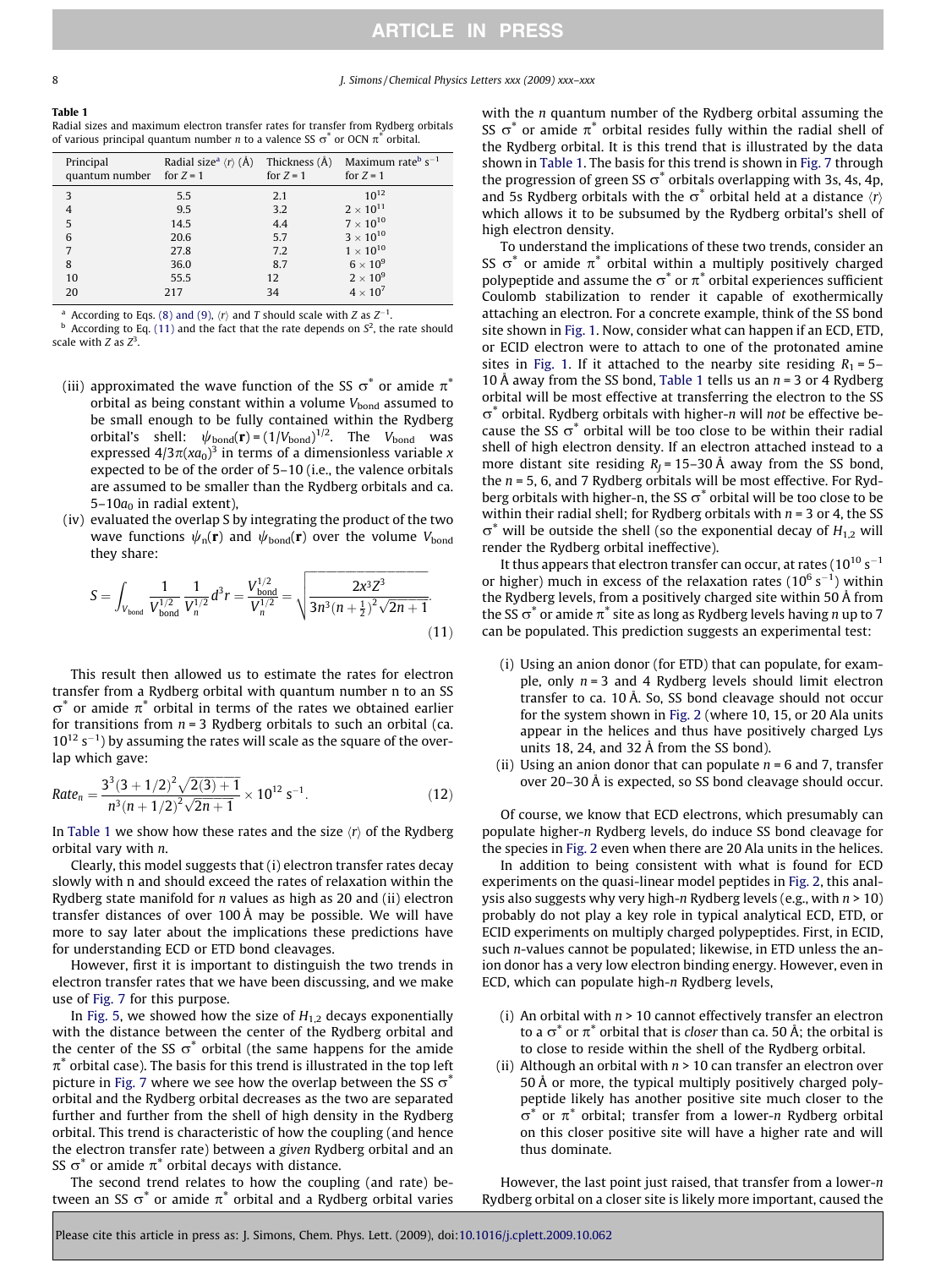J. Simons / Chemical Physics Letters xxx (2009) xxx–xxx 9

<span id="page-8-0"></span>

Fig. 7. Plots of 3s, 3p, 3d, 4s, and 5s Rydberg orbitals of NH<sub>4</sub> with the outermost contour containing 60% of the electron density of that orbital. Also shown are qualitative illustrations of SS o\* orbitals at positions producing maximum (green), intermediate (blue), and low (red) overlap with some of the Rydberg orbitals (taken from Ref. [\[45\]\)](#page-14-0).

author to address another question. Does the electron have to arrive at this closer site in the initial ECD capture or ETC transfer event, or could it be transferred from a Rydberg orbital on another positively charged site? It is this issue that we now need to address.

### 2.6. Rydberg-to-Rydberg electron transfer

To consider the possibility of electron transfer from one Rydberg site to another, we carried out a series of calculations [\[25,28\]](#page-14-0) on

- (i) A model system  $[(NH_4)^+ \cdot \cdot \cdot (N(CH_3)_4)^+]$  (to represent a protonated amine and a fixed-charge site) with one electron attached; the electron could reside either on the ammonium or tetramethyl ammonium site, and
- (ii) a model system  $[(N(CH_3)_4)^+ \cdots C(NH_2)_3^+]$  (to represent a fixed-charge site and an arginine side chain site) with one electron attached; the electron could reside either on the tetramethyl ammonium or arginine side chain site.

In [Fig. 8](#page-9-0) we plot the energies of several low-lying states for the latter system as functions of the distance between the two central atoms in the Rydberg sites. Note that the lowest-energy state, in which the electron resides largely on the  $\rm N(\rm CH_3)_4^+$  site which has

a larger recombination energy than does the  $C(NH_2)_3^+$  site, does not undergo an avoided crossing with any other state. However, the excited states do undergo avoided crossings. Although it is not possible to see with enough resolution in [Fig. 8,](#page-9-0) the  $H_{1,2}$  values associated with the avoided crossings found [\[25,28\]](#page-14-0) for the  $[(NH_4)\cdots(N(CH_3)_4)]^+$  and  $[(N(CH_3)_4)\cdots C(NH_2)_3]^+$  model systems are comparable in size ( $\geqslant$ 100 cm<sup>-1</sup>) to those discussed earlier for Rydberg-to-valence electron transfer.

The primary conclusions of these studies [\[25,28\]](#page-14-0) were that

- (i) An electron occupying an excited Rydberg state on one site can undergo transfer to a lower-energy (or equal-energy) Rydberg state on the other site.
- (ii) An electron occupying the ground Rydberg state on the site having higher electron binding energy cannot undergo transfer to a Rydberg state on a different site with lower binding energy.
- (iii) An electron occupying the ground Rydberg state on a site having lower electron binding energy can undergo transfer to a Rydberg state on a different site with higher binding energy.

The bottom line is that transfer to lower- or equal-energy Rydberg orbitals is possible but transfer to higher-energy Rydberg states is not.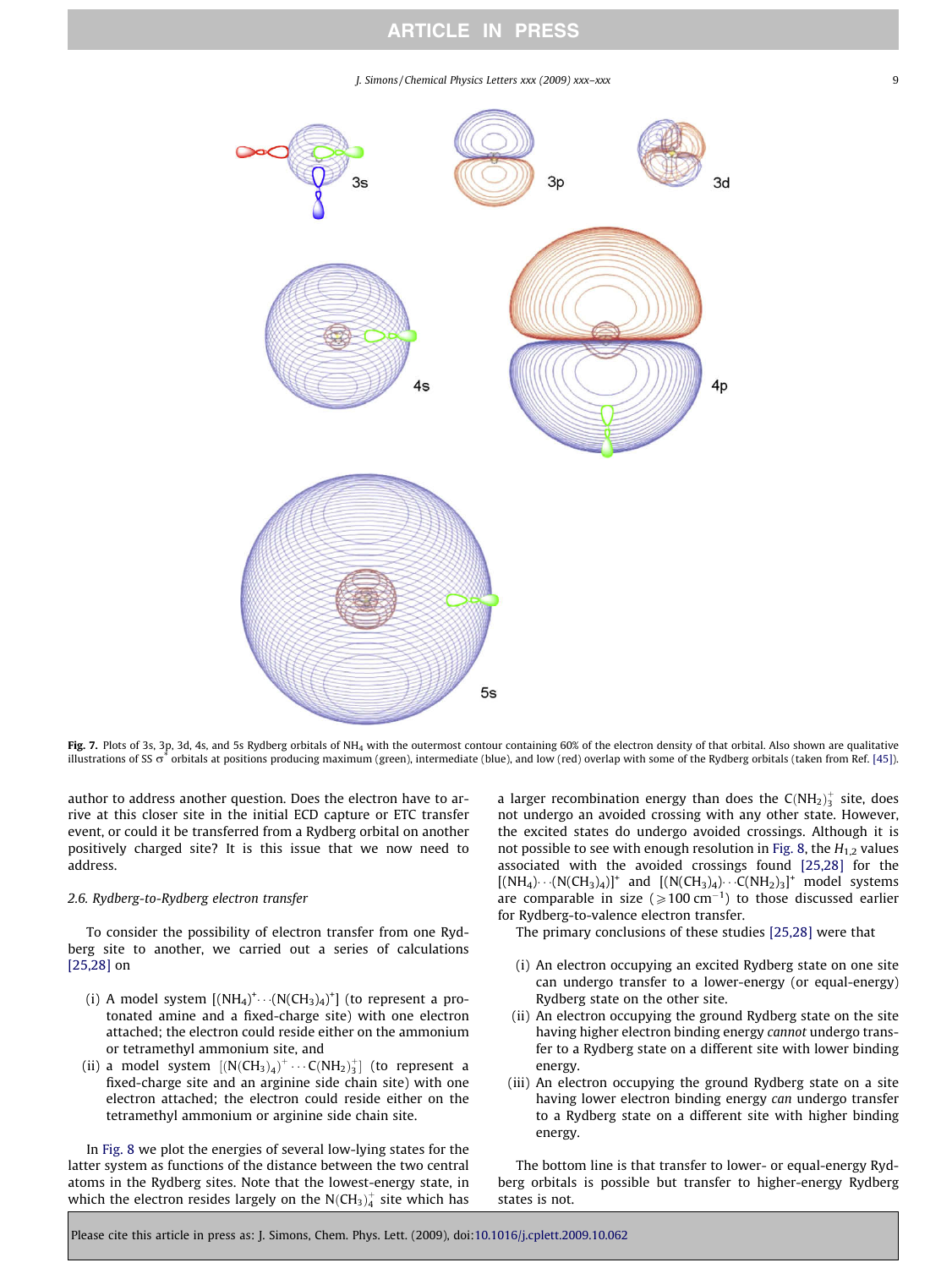<span id="page-9-0"></span>10 J. Simons / Chemical Physics Letters xxx (2009) xxx–xxx



**Fig. 8.** Energies of ground and low-lying excited states of  $[(N(CH_3)_4)\cdots C(NH_2)_3]^+$  as functions of the separation between the nitrogen atom of the trimethyl ammonium and the carbon atom of the arginine-type site (taken from Ref. [\[28\]](#page-14-0)).



Fig. 9. Qualitative depiction of two s-symmetry Rydberg orbitals having sizes characterized by radii  $r_n$  and  $r_m$  with thicknesses  $T_n$  and  $T_m$  separated by a distance  $R \leq r_n + r_m$ 

However, as in the Rydberg-valence studies discussed earlier, we were only able to carry out ab initio calculations for model Rydberg systems having low principal quantum numbers (actually, only for  $n = 3$ ). We therefore needed to devise a route to allow us to estimate the rates of Rydberg-to-Rydberg electron transfer between states with different n-values. To do so, we employed [\[44\]](#page-14-0) the simple radial shell model of the Rydberg orbitals described earlier.

In Fig. 9, we show shell depictions of two Rydberg orbitals having radii  $r_m \ge r_n$  and thicknesses  $T_m \ge T_n$  and with a separation R between their centers. When  $R = r_m + r_n$ , the outermost part of each orbital's shell barely touches that of the other, and so there is no overlap between the two orbitals. Within the range of separations  $r_m + r_n - T_n > R > r_m + r_n - T_n - T_m$  much volume of orbital n's shell will be inside the shell of orbital  $m$ , and the overlap will be largest when  $R = r_m + r_n - T_n - T_m$ .

The overlap integral S between the two approximate wave functions  $\psi_n(\mathbf{r}) = (1/V_n)^{1/2}$  and  $\psi_m(\mathbf{r}) = (1/V_m)^{1/2}$  can be evaluated as discussed earlier

$$
S = \int_{\text{red}} \frac{1}{\sqrt{V_n}} \frac{1}{\sqrt{V_m}} = \frac{V_{\text{red}}}{\sqrt{V_n}\sqrt{V_m}}.
$$
\n(13)

The volume of the region colored in red in Fig. 9 was shown in Ref. [\[44\]](#page-14-0) to be

$$
V_{\rm red} = 2\pi r_n^2 T_n \frac{2Rr_n + r_m^2 - r_n^2 - R^2}{2Rr_n}.
$$
 (14)

When evaluated at R =  $r_n$  +  $r_m$  –  $T_n$  –  $T_m$ , the distance at which maximum overlap of the shells is expected,  $V_{\text{red}}$  reduces to

$$
V_{\text{red}} = \frac{2\pi r_n T_n (T_m + T_n)}{1 + \frac{r_n}{r_m}}
$$
  
=  $\pi \left(\frac{a_0}{Z}\right)^3 \frac{n^2 (n + 1/2)^{3/2} (m(m + 1/2)^{1/2} + n(n + 1/2))}{1 + \frac{n(n + 1/2)}{m(m + 1/2)}},$  (15)

where the second identity arises from substituting the expressions for the sizes  $(r_n = \langle r \rangle_n$  and  $r_m = \langle r \rangle_m$ ) and for the thickness factors  $T_n$ and  $T_m$  given earlier. These results in turn allowed the square of the overlap integral between the two Rydberg orbitals to be expressed as

$$
S_{n,m}^2 = \frac{n\sqrt{n+1/2}}{8m\sqrt{m+1/2}} \frac{1}{m+1/2} \left[ \frac{1 + \frac{n\sqrt{n+1/2}}{m\sqrt{m+1/2}}}{1 + \frac{n(n+1)}{m(m+1)}} \right]^2.
$$
 (16)

Assuming that the electron transfer rates scale as  $H_{1,2}^2$  and that  $H_{1,2}$  is proportional to the overlap, we approximated the rate of transfer from a Rydberg orbital having quantum number  $m$  to another with quantum number n separated by a distance where their radial shells achieve maximum overlap as

Rate<sub>m-n</sub> = Rate<sub>3-3</sub> 
$$
\frac{n\sqrt{n+1/2}}{m\sqrt{m+1/2}} \frac{3+1/2}{m+1/2} \left[ \frac{1 + \frac{n\sqrt{n+1/2}}{m\sqrt{m+1/2}}}{1 + \frac{n(n+1)}{m(m+1)}} \right]^2
$$
. (17)

This result suggests that

- (i) Transfer rates between Rydberg orbitals having the same quantum number should decrease (slowly) with m as Rate $_{m\rightarrow m}\propto \frac{3+1/2}{m+1/2}$  and
- (ii) Transfer rates between Rydberg orbitals with different quantum number  $n$  and  $m > n$  should decrease as m increases as Rate<sub>m  $\rightarrow$ n  $\propto \frac{n\sqrt{n+1/2}}{m(m+1/2)^3}$ </sub>  $\frac{n\sqrt{n+1/2}}{m(m+1/2)^{3/2}}$
- (iii) The distance R between the two Rydberg sites determines, through  $R = 2r_m - 2T_m$ , the quantum number of the Rydberg orbital that will be most effective in causing the transfer.

So, the fastest transfer rates are expected for transfer between pairs of Rydberg orbitals having the same quantum numbers, and these rates should decrease slowly as that quantum number grows.

There is some experimental evidence is support of our prediction that transfer from one Rydberg site to another can occur if the transfer is to a lower- or equal-energy orbital, but we are unaware of any evidence in support of or against the predictions for how these transfer rates depend on the  $n$  quantum number.

The McLuckey group [\[9\]](#page-13-0) performed a series of ETD experiments on triply charged peptides containing a disulfide linkage such as shown in [Fig. 10a](#page-10-0) and b and denoted Ala–Gly–Cys(–Lys)–Cys– Ser–Thr–Phe–Thr. The amine sites on the Ala, Lys, and terminal Thr sites are protonated in the ion shown in [Fig. 10a](#page-10-0) where their distances<sup>7</sup> to the disulfide linkage are also shown. In the ion shown in [Fig. 10b](#page-10-0), these three sites have been transformed into fixed-charge sites by chemically adding a unit denoted TMAB to the nitrogen of their amines (replacing one hydrogen of an amine group by the  $-C=O-(CH<sub>2</sub>)<sub>3</sub> - N(CH<sub>3</sub>)<sub>3</sub><sup>+</sup>$  group). Of course, because of the size of the TMAB group, the distances to the disulfide unit are considerably larger in the second compound. In these experiments, compounds in which one or two of the sites are protonated and two or one have fixed charge were also examined. In Ref. [\[9\]](#page-13-0) it was noted that the recombination energy for the protonated amine site is considerably higher than that of the fixed-charge  $-N(CH_3)_3^+$  site, and both are lar-

Please cite this article in press as: J. Simons, Chem. Phys. Lett. (2009), doi[:10.1016/j.cplett.2009.10.062](http://dx.doi.org/10.1016/j.cplett.2009.10.062)

<sup>&</sup>lt;sup>7</sup> The geometries shown in [Fig. 10](#page-10-0) represent those of the minimum-energy structures found using a PM3 force field.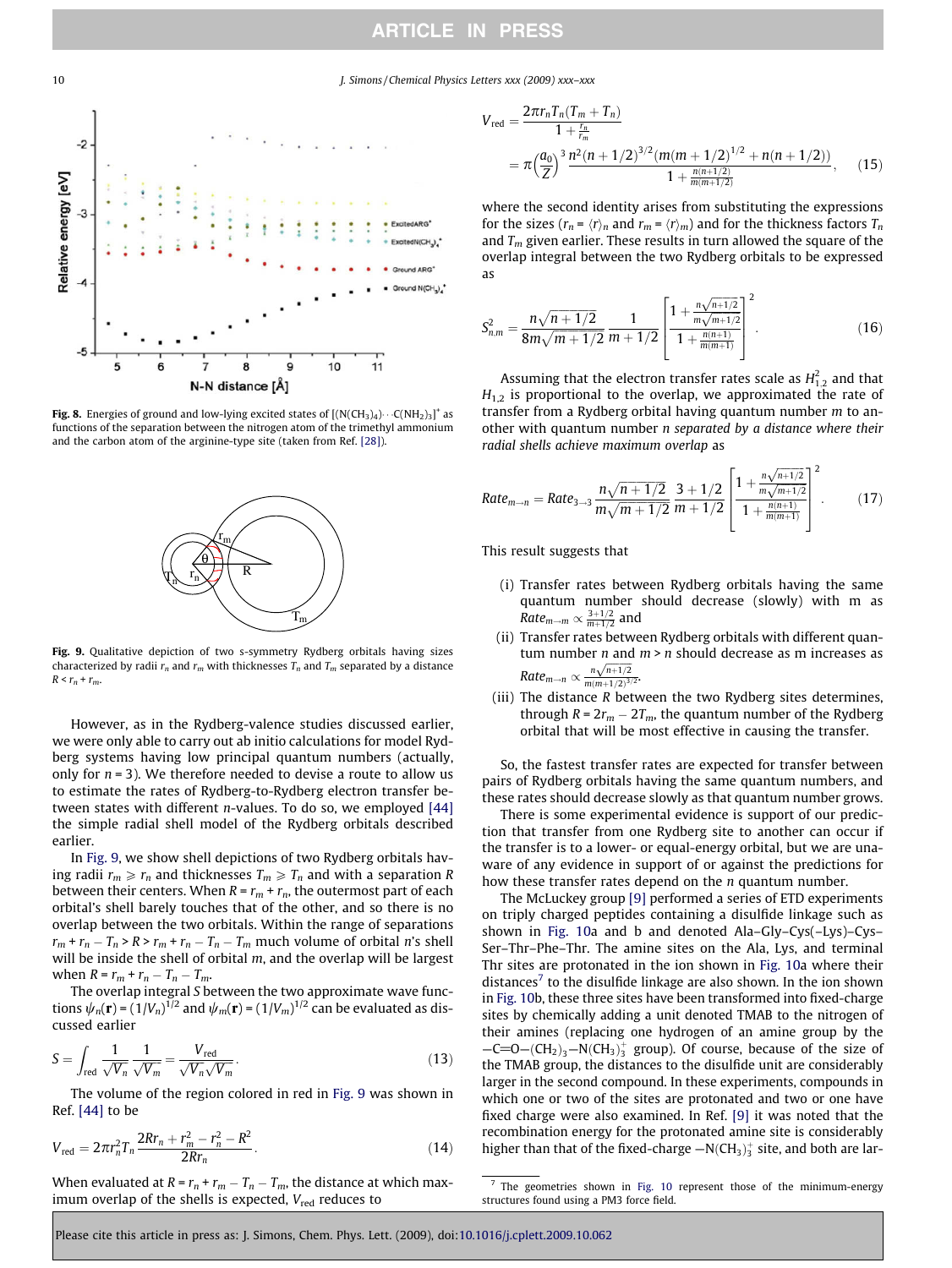J. Simons / Chemical Physics Letters xxx (2009) xxx–xxx 11

<span id="page-10-0"></span>

Fig. 10. Triply charged ions containing disulfide bond at the core with three arms whose termini can be protonated (a) or fixed-charged by adding TMAB to the Ala, Lys, and terminal Thr amines (b) (taken from Ref. 25).

ger than the electron binding energy (ca. 0.5 eV) of the azobenzene anion that served as the ETD donor.

All of the multiply charged cations shown in Fig. 10 have a disulfide-linked core and three 'arms' (Lys, Thr, and Ala) on whose termini the positively charged groups reside. When an arm has been modified by TMAB, it is longer than when unmodified. Even in the compound with three long arms (Fig. 10b), the charged sites are close enough to the S–S bond to render it amenable to exothermic direct electron attachment. It is important to notice that, when TMAB-substituted, the distances between the positive sites and the disulfide linkage increase considerably more for the Lys and Thr arms than for the Ala arm (compare distances in Fig. 10a and b).

The ETD experiments of Ref. [\[9\]](#page-13-0) using azobenzene anion<sup>8</sup> as the electron donor showed 71% disulfide cleavage for the species shown

<sup>&</sup>lt;sup>8</sup> The size of this anion, combined with the fact that the disulfide bond in the species shown in Fig. 10 appears to be quite shielded by the surrounding arms, suggests that direct electron transfer the SS  $\sigma^*$  orbital would be even less likely than the 1–10% predicted in our earlier work. In other words, we expect that the ETD electron will initially attach to a positively charged site.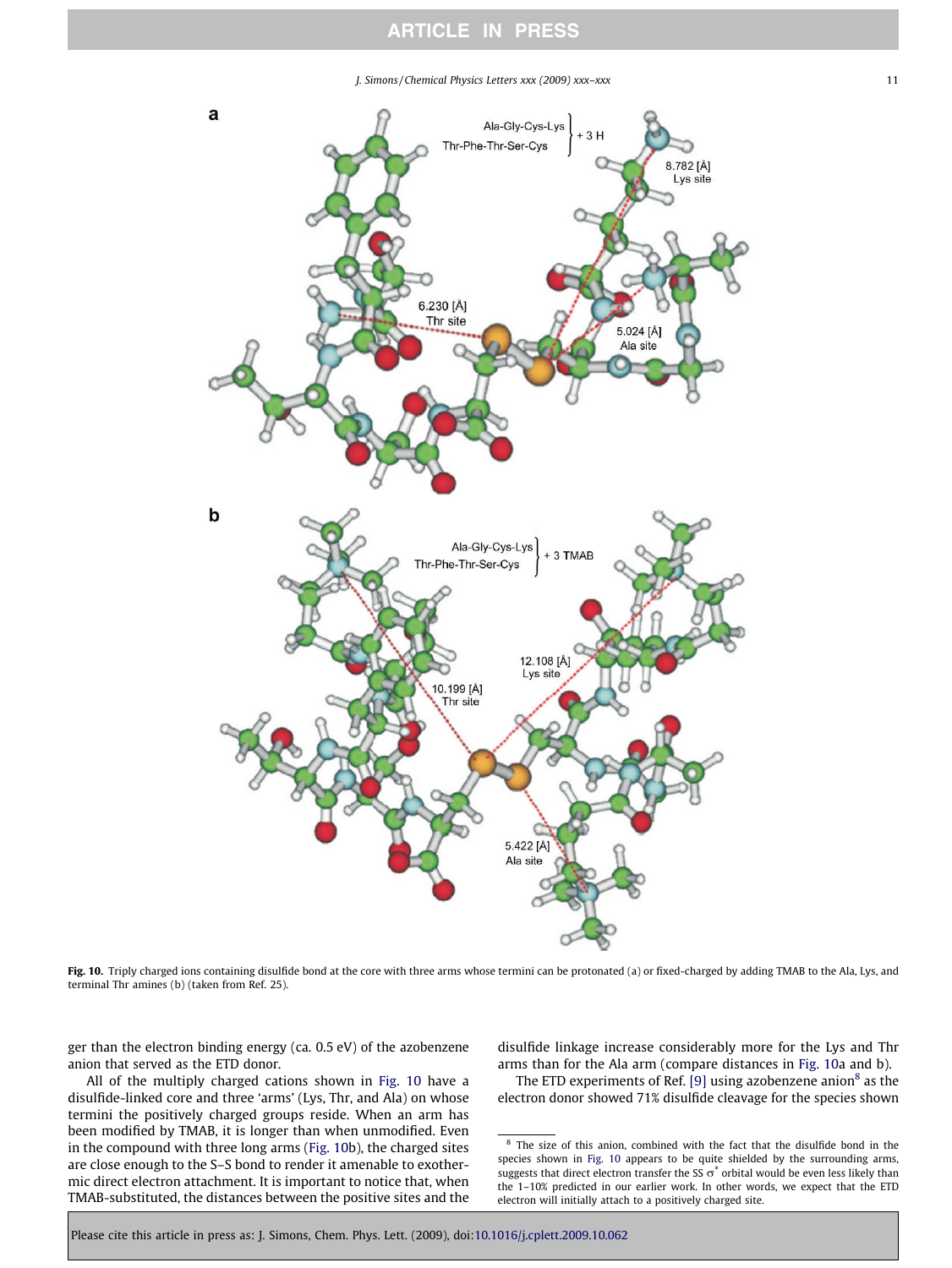in [Fig. 10a](#page-10-0) and 80% disulfide cleavage for that shown in [Fig. 10](#page-10-0)b. Moreover, when only one of the protonated amine sites in [Fig. 10a](#page-10-0) was chemically modified by TMBA, disulfide cleavage still accounted for 68% of the ETD bond cleavage products<sup>9</sup>. So, the percent of disulfide cleavage ranged from 68 to 80 % for species for species containing zero, one or three TMAB substitutions. In contrast, the species containing two TMAB substitutions produced only 36% disulfide cleavage. In the latter compound, there are two long arms and one short arm, but, as noted in Ref. [\[9\],](#page-13-0) synthetic limitations precluded knowing where the TMAB substitutions exist (except, of course, when all three arms are substituted).

In Ref. [\[25\],](#page-14-0) we make a postulate that rationalized the puzzle just noted in relation to why the species with two TMAB substitutions behaves differently as we now explain. First note in [Fig. 10](#page-10-0) that, when the Ala site is TMAB-substituted, the distance of its terminus to the S–S bond is only slightly increased compared to when it is protonated. In addition, adding the TMAB substitution to the Ala site makes little change in the internal Coulomb repulsion energy of the triply charged peptide, In contrast, TMAB substituting the Lys or Thr sites moves their termini much further from the SS bond and from the other charged sites. We thus postulated in Ref. [\[25\]](#page-14-0) that, in the synthetic reactions used to carry out the TMAB substitutions, the first and second TMAB substitutions occur at the Lys and Thr sites. Adding TMAB to either of these sites substantially increases the average arm length and thus substantially decreases the Coulomb repulsions within the peptide, thus making the products more thermodynamically stable. This postulate implies that in the triply, doubly, and singly protonated species, the Ala site remains protonated; only when all three sites have been TMAB-substituted is the Ala site converted to fixed charge.

Based on this postulate and making use of the predictions about Rydberg-to-Rydberg electron transfer discussed earlier, we were able to rationalize the exceptional behavior of the species having two TMAB substitutions as follows:

- (i) For the species in [Fig. 10](#page-10-0) having three or zero protonated sites, the attached electron can migrate from charged site to charged site because all three sites are essentially identical once it ends up on the Ala site, which is only ca. 5 Å from the S–S bond with or without TMAB substitution, it can undergo transfer to the S-S  $\sigma^*$  orbital thus giving disulfide cleavage.
- (ii) For the species having one protonated site (by assumption, Ala), the electron might attach to the close (Ala) after which it can undergo transfer to the S–S bond, or it might attach to the Lys or Thr. However, an electron attached to TMABsubstituted Lys or Thr cannot subsequently transfer to the Ala site; it is endothermic to do so. Moreover, because the substituted Lys and Thr termini are quite far from the SS bond, electron transfer from them to the SS bond will be slower than from Ala to the SS bond. Hence, for the species with one protonated site, we expect the rate of SS cleavage to be low and to be dominated by events in which the electron is initially captured at the Ala site; this prediction is in line with the 36% SS bond cleavage observed for such species.
- (iii) For the species having two protonated sites, our assumption requires one of these to be the Ala site. In the electron initially attaches to the (protonated) Ala site or to the other protonated site, it can, respectively, (a) be transferred directly to the nearby SS bond or (b) undergo Rydberg-to-Rydberg transfer to the Ala site and subsequently transfer

to the SS bond. Only that fraction of initial electron attachment to the TMAB-substituted site will be severely limited (because of the large distance from this site to the SS bond) in cleaving the SS bond. So, species with two protonated sites should show SS bond cleavage yields higher than for species with one protonated site but less than for species with three or zero protonated sites.

This evidence is, to date, the strongest in support of the claim that Rydberg-to-Rydberg electron transfer can occur. Yet, as the reader no doubt detects, the evidence is not conclusive and relies on assumptions about which sites remain protonated and which are TMAB-substituted. Clearly, there is need for more focused and definitive experiments to better address this issue. Before closing this discussion, two other suggestions regarding the role of Rydberg states deserve to be mentioned. First, as mentioned earlier, computational evidence was presented in Ref. [\[30\]](#page-14-0) suggesting that Rydberg states that are delocalized over two or more positively charged sites might be formed and thus might be operative in ECD/ETD. This evidence is consistent with the model we offered here in which Rydberg orbitals on different sites interact with one another. Secondly, in one of the earlier contributions from the McLafferty lab on ECD [\[2\]](#page-13-0), it was mentioned that Prof. John Brauman had suggested, knowing that such states can be long-lived (see Footnote 23 in Ref. [\[2\]\)](#page-13-0) that electron capture into a high-n Rydberg state could be an important step in the ECD mechanism. This author surmises that Prof. Brauman also believed the large radial extent of such an orbital would allow it to transfer its electron over a long distance. As it turns out (if our model is valid), the Brauman prediction was very much on the money although our model suggests (i) that very high-n Rydberg levels are probably not key, rather, those having  $n < 10$  or 20 probably are; and (ii) that the key Rydberg levels will be those whose radial extent closely matches (but does not exceed) the distance to the SS or  $N-C_{\alpha}$  bond to be cleaved.

### 3. Present status

At present, the evidence discussed above leads us to think that the following events occur when an ECD, ETD, or ECID electron induces SS or N–C $_{\alpha}$  bond cleavages within multiply positively charged gas-phase polypeptides:

- 1. Initial electron attachment [\[17,18,22\]](#page-13-0) most likely (90–99%) takes place into a Rydberg orbital located on one of the peptide's positive sites, although in a small (1–10%) fraction of the attachment events, the electron can attach directly into SS  $\sigma^*$  or amide  $\pi^*$  orbital. However, such direct orbital attachment can take place only when the orbital is close enough to positive sites to experience sufficient (ca. 1 eV for SS and 2.5 eV for amide) Coulomb stabilization.
- 2. ECD can populate very high Rydberg levels, while energy constraints limit ETD and ECID to lower Rydberg levels. However, the fact that ECD, ETD, and ECID fragmentation patterns and yields are quite similar suggests that, even in ECD, substantial relaxation to lower Rydberg levels occurs prior to the ratedetermining steps for bond rupture.
- 3. Attachment into any excited Rydberg orbital on a positive site is followed by
	- a. a cascade of radiationless or radiative relaxation events to lower-energy Rydberg levels on time scales of ca.  $10^{-6}$  s per transition [\[45\]](#page-14-0), during which
	- b. electron transfer from an excited Rydberg orbital to an SS  $\sigma^*$ or amide  $\pi^*$  orbital can take place at rates exceeding  $10^6$  s<sup>-1</sup> even for Rydberg orbitals having principal quantum

 $9$  In all of these experiments, other outcomes took place but with low branching ratios, proton transfer to the azobenzene anion and electron transfer to the parent ion with no fragmentation taking place being the two most common.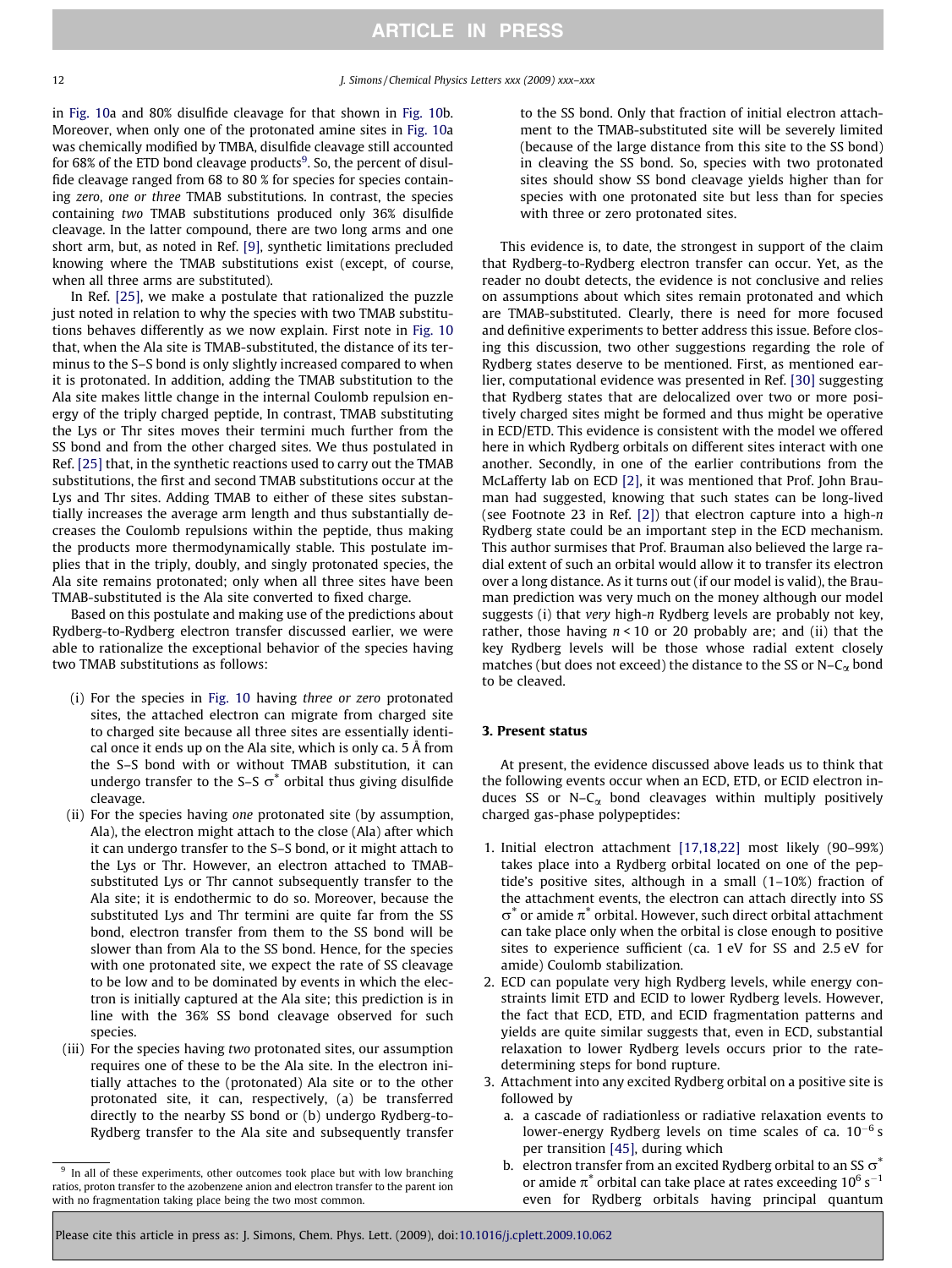J. Simons / Chemical Physics Letters xxx (2009) xxx–xxx 13

numbers as high as 20. However, only SS  $\sigma^*$  or amide  $\pi^*$ orbitals that experience Coulomb stabilization exceeding 1 eV or 2.5 eV, respectively, can act as electron acceptors in such transfers.

- 4. Once a ground 3s Rydberg orbital is occupied on a protonated amine site, prompt (ca. 10<sup>–9</sup> s) H-atom loss (R–NH<sub>3</sub> → RNH<sub>2</sub> +  $H$ ) or NH<sub>3</sub> loss occurs, which thus terminates the possibility of electron transfer from this site to an SS or  $N-C_{\alpha}$  site.
- 5. The only excited Rydberg orbitals that can transfer electrons to SS or amide bonds are those that have
	- a. n < ca. 20 (so that the electron transfer rate exceeds 106 s-1 ),
	- b. radial size  $\langle r \rangle = n(n + 1/2)a_0/Z$  (see [Table 1\)](#page-7-0) close to their distance to the SS or amide bond site so that Rydberg-valence orbital overlap is favorable (if  $n$  is too small, the Rydberg orbital does not extend far enough; if  $n$  is too large, the valence orbital is too close and thus does not overlap the radial shell of the Rydberg orbital), and
	- c. vertical (i.e., near the equilibrium geometry of the parent ion) electron binding energies very similar to the vertical binding energy of the SS  $\sigma^*$ - or amide  $\pi^*$ -attached state (so that the Rydberg-valence state curve crossing occurs near the parent's equilibrium geometry).
- 6. It is also possible for an electron initially attached into an excited Rydberg orbital on one positive site to undergo transfer [\[25–28\]](#page-14-0) to a Rydberg orbital (having similar or higher electron binding energy) on another positive site. However, transfer to an orbital with a lower electron binding energy cannot occur. Such processes allow attached electrons to migrate throughout the polypeptide. The rates of such Rydberg-to-Rydberg transfers are expected to be largest when the principal quantum numbers of the two Rydberg orbitals are the same and to decrease slowly as the principal quantum numbers of the Rydberg orbitals grow. The Rydberg orbitals most effective in causing the transfer have quantum numbers determined by R = 2 $r_m$  –  $T_m$ , where R is the distance between the two sites and  $r_m$  and  $T_m$ are the radial size and thickness of the optimal Rydberg orbital.

### 4. Future challenges

There remain significant challenges on both the experimental and theoretical fronts when it comes to testing the hypotheses and predictions of the mechanisms we and others have put forth. In terms of experiments, it would be very useful to design and carry out ECD, ETD, or ECID fragmentation studies on species in which

- (i) the geometry of the parent ion (at least the distances among SS  $\sigma^*$ , amide  $\pi^*$ , and charged sites) is constrained (e.g., by using rigid frameworks) so one can be confident in estimating the Coulomb stabilization energies and thus the electron binding energies of the various sites,
- (ii) the Rydberg level into which an electron is initially attached can be systematically varied (or at least systematically limited),
- (iii) the distance from the Rydberg site of initial electron attachment and the bond site (SS  $\sigma^*$ , amide  $\pi^*$ ) or other Rydberg site to which electron transfer occurs is systematically varied.

The first issue (geometrical constraint) could be addressed by using rigid 'spacer' units such as the  $(Ala)_k$  helices shown in [Fig. 2](#page-2-0) or saturated cyclic groups such as shown in Fig. 11.

To constrain the Rydberg level into which initial electron attachment occurs, several options may exist. Certainly, one could employ ETD anion donors having a range of electron binding energies; energy conservation would then limit the highest Rydberg le-



Fig. 11. Potential rigid spacer groups used to constrain distances among bond and charged sites with one example of such sites shown to illustrate.



Fig. 12. Qualitative depiction of parent ion containing two charged groups of different electron binding strength, an N–C<sub> $\alpha$ </sub> bond, and an electron scavenging tag.

vel that could be populated. However, it would be optimal if these anions could not differ too much in their steric 'bulk' so one could be reasonably certain that differences in observed fragmentation patterns resulted primarily from differences in the donor electron binding energies. One could also vary the nature of the positively charged sites to vary their electron binding strengths and thus the energies and radial sizes of their Rydberg states. For example, the Aarhus group [\[46\]](#page-14-0) used  $-NH_3^+$ ,  $-N(CH_3)_3^+$ ,  $-NH_3^+(CE)$ , and  $-N(CH_3)_3^+(CE)$  as charged sites, where CE indicates that the cation site is encapsulated within a crown ether thus reducing its electron binding strength. For these four positive groups, the electron binding strengths are 4.3, 3.1, 2.1, and 2.3 eV, respectively. In addition, one could use state-selected Rydberg levels of atoms (e.g., selected by laser excitation) to transfer an electron to the parent peptide as the groups of Profs. Schermann and Desfancois and of Prof. Compton [\[47,48\]](#page-14-0) do when they form dipole-bound anions. This approach would allow one to best control which Rydberg level is initially populated because the workers in Refs. [\[47,48\]](#page-14-0) have shown that electron transfer occurs primarily when the energy level of the Rydberg atom matches very closely that of the electron acceptor.

Clearly, the distances between various (SS  $\sigma^*$ , amide  $\pi^*$ , and positive) sites should be systematically varied to gain information about the dependences on Rydberg principal quantum number offered here. For example, one could

- (i) locate a positive site of low electron binding energy (e.g.,  $-N(CH_3)_3^+$  encapsulated in a crown ether) close enough ( $R_1$ in Fig. 12) to render an amide  $\pi^*$  orbital amenable to exothermic electron attachment,
- (ii) attach another positive site of higher binding energy (e.g., the  $-MH_3^+$  site in Fig. 12) a fixed (by using a rigid framework as above) distance  $R_2$  from the amide unit,
- (iii) use an ETD donor that can populate (at least a few) states of the  $-NH_3^+$  site but none of the other site, and
- (iv) vary the distance  $R_2$ .

Another tool that could be used in experimental studies is the tagging technique used by the Beauchamp group [\[49\].](#page-14-0) In this approach, the side chain of one or more amino acids is replaced by a functional group of significant electron affinity. In Ref. [\[49\]](#page-14-0) it was demonstrated that the EA of the tag had no influence on the rate of electron capture by the parent ion, which lends further sup-

Please cite this article in press as: J. Simons, Chem. Phys. Lett. (2009), doi:[10.1016/j.cplett.2009.10.062](http://dx.doi.org/10.1016/j.cplett.2009.10.062)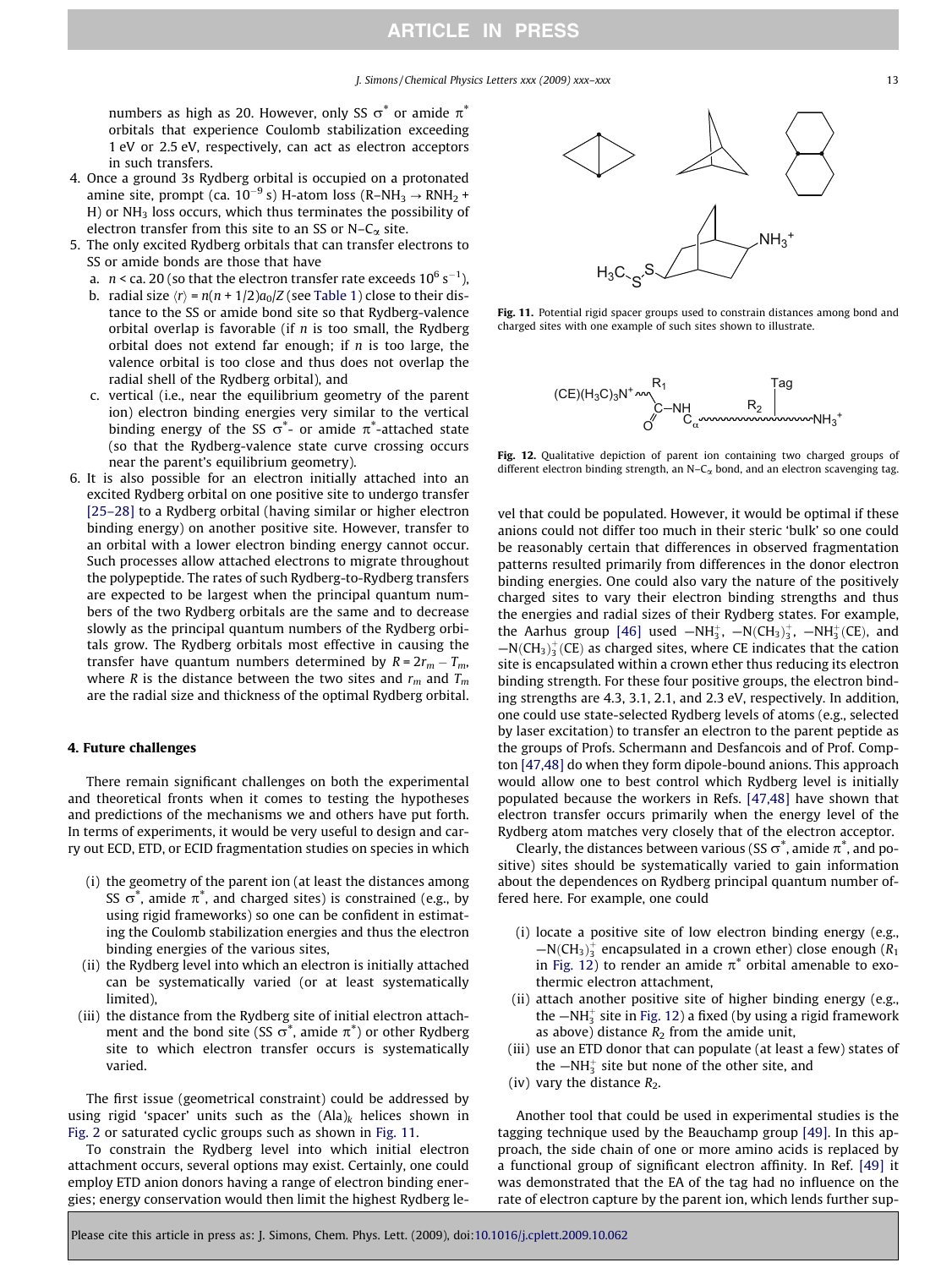<span id="page-13-0"></span>port to the idea that the electron is initially attached to one of the positive sites. It was also shown that tags with high EAs can 'intercept' electron transfer (from a Rydberg orbital to a bond site) and thus inhibit backbone bond cleavage.

Of course, there is also remaining to be done on the theoretical front.

- (i) Most of this author's work on electron transfer from Rydberg orbitals to valence orbitals has been limited to SS  $\sigma^*$  orbitals as the electron acceptor. Although there are good reasons to believe that many of the conclusions drawn from that work also apply when an amide  $\pi^*$  orbital is the acceptor, this case really should be more fully examined.
- (ii) The simple spherical shell model used to describe the Rydberg orbitals needs to be tested by carrying out evaluations of the overlaps between valence (e.g., SS  $\sigma^*$  and amide  $\pi^*$ ) orbitals and real (i.e., analytical functions of  $r$ ,  $q$ , and  $f$ ) Rydberg orbitals having principal quantum numbers in the range  $3 \le n \le 20$ . The purpose is to see if there are any 'surprises' that the simple model does not at least qualitatively account for.
- (iii) The model systems that we and others have been able to address have been limited to rather small cations representative of mono-, di-, and tri-peptides. Clearly, there is need to extend these studies to larger systems so that the effects of multiple charging and of how the charges are distributed (i.e., spread out among the side chains or more localized) within the polypeptide can be addressed. Although such studies will require considerably greater computational resources, it is our belief that what has been learned from work on smaller systems will offer much guidance thus rendering them feasible.
- (iv) We need to find a way to estimate the relative rates of Rydberg-to-valence and Rydberg-to-Rydberg electron transfer so we can better suggest whether an electron attached to a positive site is more likely to migrate to an SS or amide bond or to another positive site. Although the analytical approximations described earlier allow us to make predictions about how the Rydberg-to-valence rates will depend on the Rydberg orbital's n quantum number and analogously for the Rydberg-to-Rydberg rates, we do not yet have a firm grasp on how to predict the relative rates of these two events. In addition to coming up with a new theoretical approach, it would be beneficial to design experiments (e.g., by competitive kinetics) that could directly probe the relative sizes of these rates.
- (v) The analytical approximations discussed here allow us to make predictions about how the Rydberg-to-valence rates will depend on the Rydberg orbital's n quantum number, but we also need to carry out an analysis (or extensive computational studies) of how these rates depend upon the electron binding strength of the valence orbital. This knowledge is important for understanding the relative rates of transfer to SS  $\sigma^*$  and amide  $\pi^*$  orbitals and to orbitals on molecular tags.

Finally, it is natural to ask to what extent the phenomena discussed here will arise when positively charged polypeptides or proteins in solution (in vivo or in vitro) encounter a reagent that might transfer an electron to them. We offer these speculations because, in a recent Frontiers Article [\[50\],](#page-14-0) Leon Sanche did an excellent job explaining how electron attachment to DNA and related molecules can induce new chemistry under a wide variety of environments. First, because each positive site of the polypeptide is likely to be either (i) hydrogen bonded to a nearby site in the same ion or (ii) strongly solvated by the surrounding medium, it is unlikely that the manifold of Rydberg states associated with the positive sites will play a key role. It is thought that Rydberg orbitals disappear (i.e., become pushed to much higher energy) when a positive site is completely or primarily surrounded by several shells of solvent molecules. However, it is still possible that SS  $\sigma^*$  and amide  $\pi^*$  orbitals can be Coulomb stabilized by the positive charges in the polypeptide (and from any neighboring cations), although the Coulomb potential will be screened by the dielectric constant of the surrounding medium. Moreover, the anions formed upon cleavage of SS or N–C<sub> $\alpha$ </sub> bonds will be stabilized by the surrounding solvent. Thus, one might expect to see some direct electron attachment to SS  $\sigma^*$  and amide  $\pi^*$  orbitals and the associated SS and N– $C_{\alpha}$  bond cleavage, but probably only close to positively charged sites because of the dielectric screening of the stabilizing Coulomb potential.

To conclude this Letter, the author would like to quote what Walter Cronkite famously said, 'and, that's the way it is', but, given the remaining uncertainty and the large amount of work that remains to be done, it is safer to say 'and, that's the way we think it is'.

### Acknowledgments

This work has been supported by NSF Grant No. 0806160. The author thanks the scientists who offered him much guidance and advice when he entered this field and his students, postdocs, and other co-workers for their hard work and friendship. In particular Prof. Fred McLafferty of Cornell University offered much advice early on as did Prof. Kristina Håkansson (originally as a member of the Marshall Lab at Florida State University, later at the University of Michigan). As our work progressed, many helpful discussions with Profs. Frank Turecek of the University of Washington and Scott McLuckey of Purdue University and, more recently, Profs. Steen Brøndsted Nielsen of Aarhus University, Prof. Jack Beauchamp of Cal Tech, and Prof. Evan Williams of Berkeley were key to our making progress.

### References

- R.A. Zubarev, N.L. Kelleher, F.W. McLafferty, J. Am. Chem. Soc. 120 (1998) 3265.
- [2] R.A. Zubarev, N.A. Kruger, E.K. Fridriksson, M.A. Lewis, D.M. Horn, B.K. Carpenter, F.W. McLafferty, J. Am. Chem. Soc. 121 (1999) 2857.
- R.A. Zubarev et al., Anal. Chem. 72 (2000) 563.
- [4] R.A. Zubarev, K.F. Haselmann, B. Budnik, F. Kjeldsen, R. Jensen, Eur. J. Mass Spectrom. 8 (2002) 337.
- [5] J.E.P. Syka, J.J. Coon, M.J. Schroeder, J. Shabanowitz, D.F. Hunt, Proc. Natl. Acad. Sci. 101 (2004) 9528.
- [6] J.J. Coon, J.E.P. Syka, J.C. Schwartz, J. Shabanowitz, D.F. Hunt, Int. J. Mass Spectrom. 236 (2004) 33.
- S.J. Pitteri, P.A. Chrisman, S.A. McLuckey, Anal. Chem. 77 (2005) 5662.
- [8] H.P. Gunawardena, M. He, P.A. Chrisman, S.J. Pitteri, J.M. Hogan, B.D.M. Hodges, S.A. McLuckey, J. Am. Chem. Soc. 127 (2005) 12627.
- [9] H.P. Gunawardena, L. Gorenstein, D.E. Erickson, Y. Xia, S.A. McLuckey, Int. J. Mass. Spectrom. 265 (2007) 130.
- [10] E.A. Syrstad, F. Turecek, J. Phys. Chem. A 105 (2001) 11144.
- [11] F. Turecek, E.A. Syrstad, J. Am. Chem. Soc. 125 (2003) 3353.
- [12] F. Turecek, M. Polasek, A. Frank, M. Sadilek, J. Am. Chem. Soc. 122 (2000) 2361.
- [13] E.A. Syrstad, D.D. Stephens, F. Turecek, J. Phys. Chem. A 107 (2003) 115.
- [14] F. Turecek, J. Am. Chem. Soc. 125 (2003) 5954.
- [15] E.A. Syrstad, F. Turecek, Am. Soc. Mass. Spectrom. 16 (2005) 208.
- [16] E. Uggerud, Int. J. Mass. Spectrom. 234 (2004) 45.
- [17] I. Anusiewicz, J. Berdys-Kochanska, J. Simons, J. Phys. Chem. A 109 (2005) 5801.
- [18] I. Anusiewicz, J. Berdys-Kochanska, P. Skurski, J. Simons, J. Phys. Chem. A110 (2006) 1261.
- [19] A. Sawicka, P. Skurski, R.R. Hudgins, J. Simons, J. Phys. Chem. B107 (2003) 13505.
- [20] M. Sobczyk, P. Skurski, J. Simons, Adv. Quantum Chem. 48 (2005) 239.
- [21] A. Sawicka, J. Berdys-Kochaska, P. Skurski, J. Simons, Int. J. Quantum Chem. 102
- (2005) 838. [22] I. Anusiewicz, J. Berdys, M. Sobczyk, A. Sawicka, P. Skurski, J. Simons, J. Phys. Chem. A109 (2005) 250.
- [23] V. Bakken, T. Helgaker, E. Uggerud, Eur. J. Mass Spectrom. 10 (2004) 625.
- [24] P. Skurski, M. Sobczyk, J. Jakowski, J. Simons, Int. J. Mass. Spectrom. 265 (2007) 197.

Please cite this article in press as: J. Simons, Chem. Phys. Lett. (2009), doi[:10.1016/j.cplett.2009.10.062](http://dx.doi.org/10.1016/j.cplett.2009.10.062)